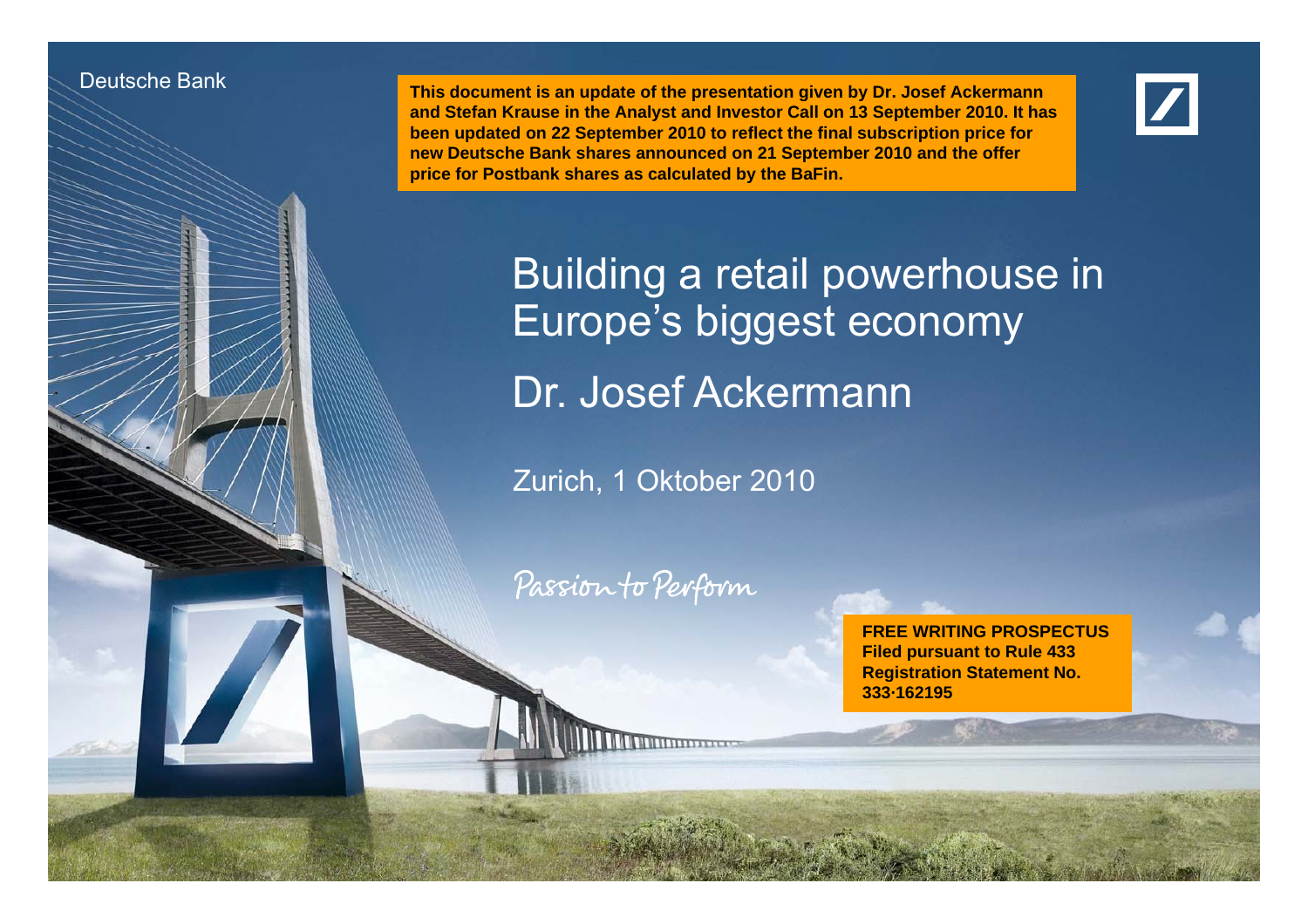# Key terms of transactions



| Voluntary public tender offer                                     | Rights issue                                                                                                          |  |
|-------------------------------------------------------------------|-----------------------------------------------------------------------------------------------------------------------|--|
| Offer price: 3-month volume-weighted<br>average price (EUR 25.00) | Gross proceeds: EUR 10.2 bn<br>(committed)                                                                            |  |
| Offer period expected to start in early<br>October                | 2:1 (old:new) subscription ratio                                                                                      |  |
| Deutsche Bank aims to consolidate<br>Postbank after settlement    | Full dividend entitlement for 2010                                                                                    |  |
| Current stake held by Deutsche Bank:<br>29.95%                    | Subscription period until 5 October 2010                                                                              |  |
|                                                                   | Use of proceeds: Mainly to cover capital<br>consumption from Postbank conso-<br>lidation, and to support capital base |  |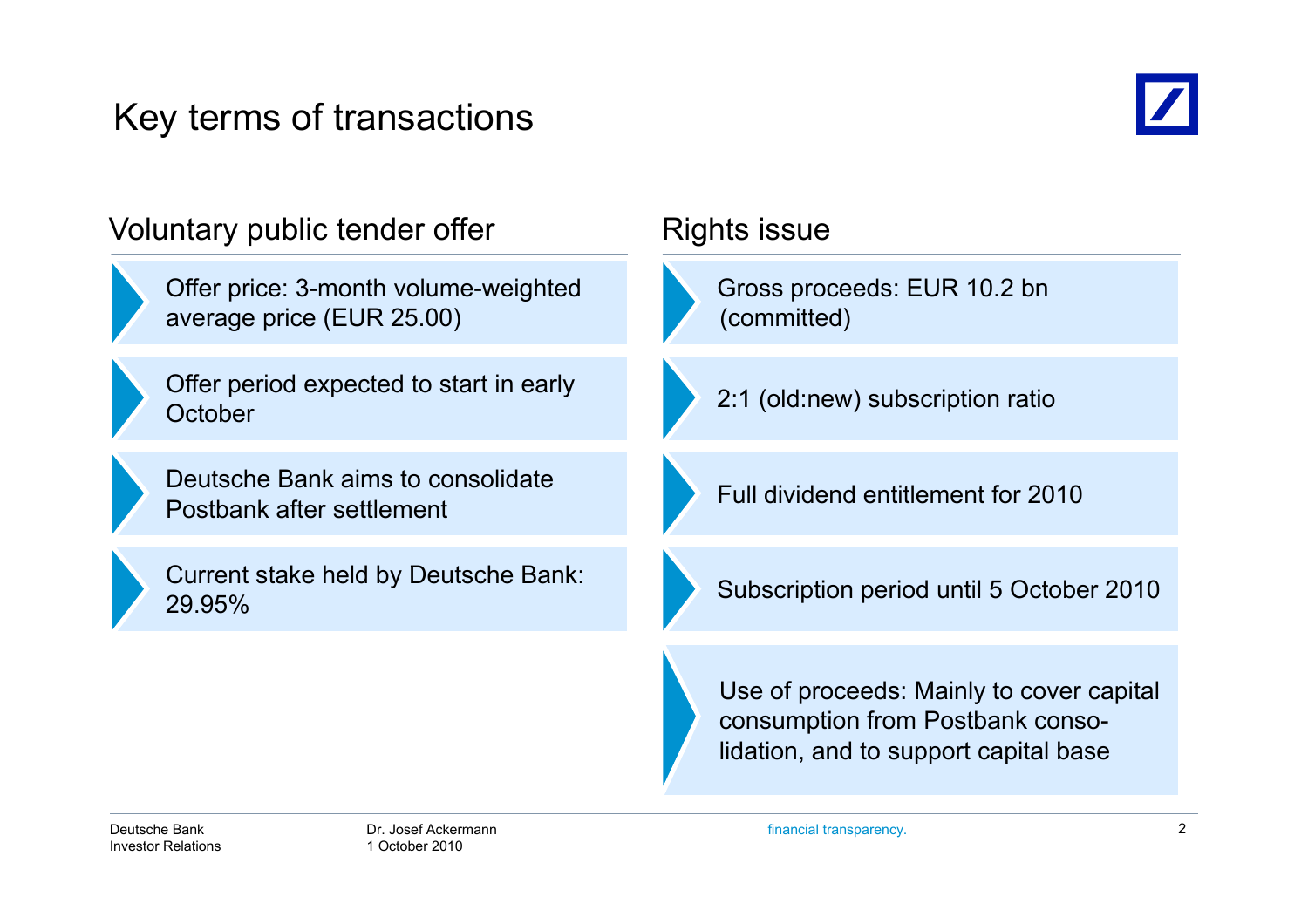

# Financial impact: Key data

|                | Based on 2Q2010 and methodology explained on page 15                                                                                                                                                                                                                                                                                                                                                                                                                                                                       |
|----------------|----------------------------------------------------------------------------------------------------------------------------------------------------------------------------------------------------------------------------------------------------------------------------------------------------------------------------------------------------------------------------------------------------------------------------------------------------------------------------------------------------------------------------|
| Profitability  | Ambition level of combined pre-tax profit for PBC / Postbank at EUR > 3 bn<br>EUR 1 bn of targeted run-rate synergies p.a. identified so far<br>Targeted restructuring cost of EUR 1.4 bn<br>Intent to consolidate triggers a EUR (2.3) bn revaluation of current stake and<br>mandatory exchangeable through P&L in 3Q2010<br>On balance, our assumptions <sup>(1)</sup> still support EUR 10 bn pre-tax profit target for 2011 <sup>(2)</sup> ;<br>from today's perspective, the acquisition does not change this target |
| Capital        | Tier 1 capital ratio post capital increase and acquisition expected to be at 11.7%<br>(core Tier 1 ratio at 8.1%) <sup>(3)</sup> , before 2H2010 retained earnings <sup>(4)</sup><br>Medium-term Tier 1 capital relief potential from divestments, further de-risking at<br>Deutsche Bank and run-off of non-customer assets at Postbank<br>Maintain our Tier 1 ratio target of at least 10%, subject to adjustment once new capital<br>regime in place                                                                    |
| <b>Funding</b> | Adding EUR 93 bn to create combined retail deposit base of EUR $\sim$ 260 <sup>(5)</sup> bn                                                                                                                                                                                                                                                                                                                                                                                                                                |

- (1) Some environmental variables are in line with or ahead of our assumptions, others have not yet reached the expected levels, particularly with respect to the normalization of interest rates
- (2) From core businesses, excluding Corporate Investments and Consolidation & Adjustments
- Assumes 21% take-up and is based on methodology explained on page 15
- (4) EUR (2.3) bn revaluation impact of current stake and mandatory exchangeable in 3Q2010 is already reflected in expected capital ratios
- (5) Includes EUR 50 bn from Deutsche Bank Private Wealth Management and excludes business clients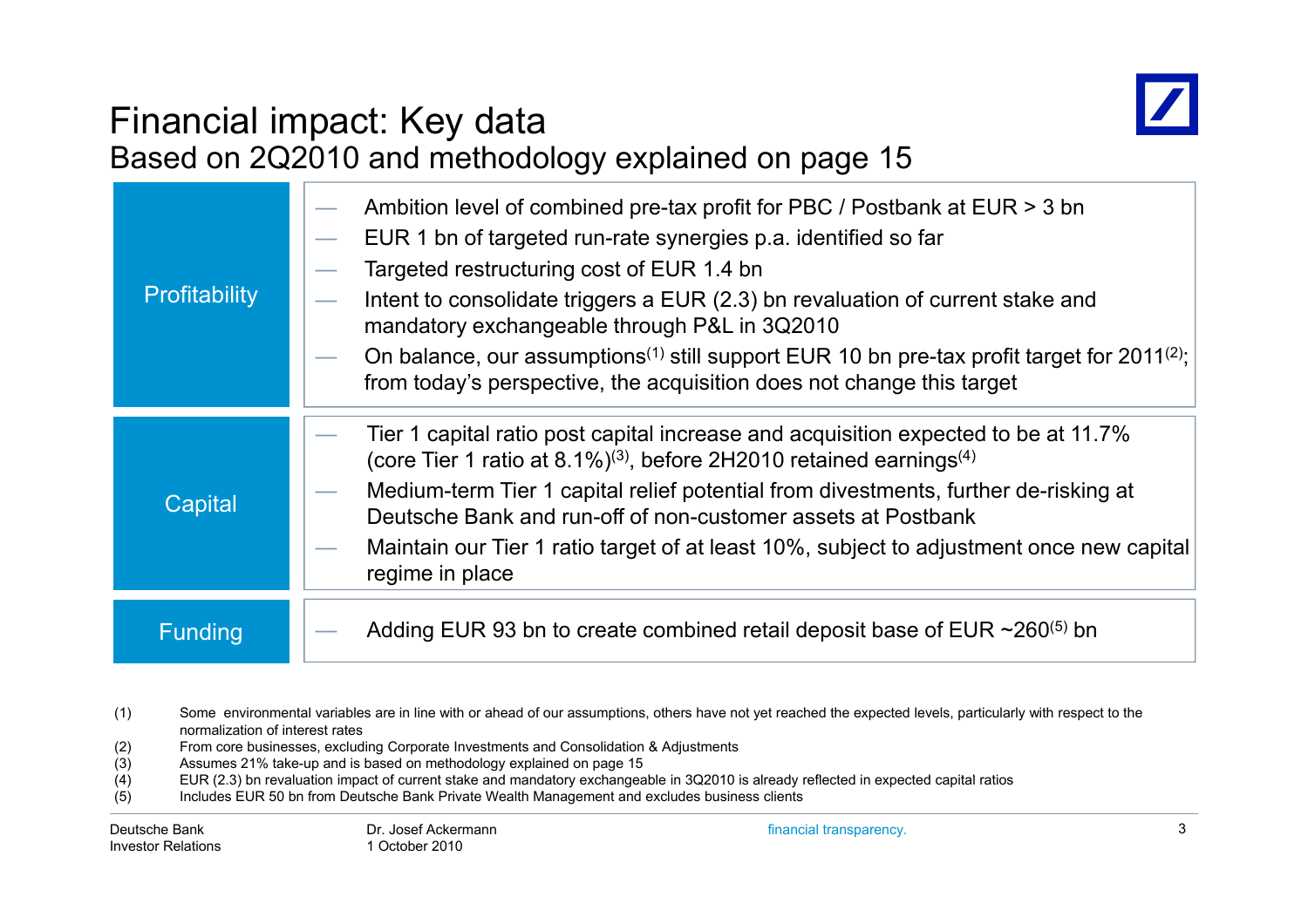# Setting the stage



| <b>Executing on</b><br><b>Management</b><br>Agenda<br>Phase 4 | Successful recalibration of CB&S business model<br>- Continued build-up in Asia<br>Successful franchise investments in Germany and Europe: Sal. Oppenheim, parts of<br><b>ABN Amro</b><br>— Postbank will increase earnings capacity of non-investment banking businesses,<br>eventually resulting in equal importance vs. investment banking          |
|---------------------------------------------------------------|--------------------------------------------------------------------------------------------------------------------------------------------------------------------------------------------------------------------------------------------------------------------------------------------------------------------------------------------------------|
| Focus on                                                      | — Healthy macro-economic environment in Germany                                                                                                                                                                                                                                                                                                        |
| home market                                                   | Germany is Europe's largest retail banking market                                                                                                                                                                                                                                                                                                      |
| <b>leadership</b>                                             | - More than 50 years of retail banking experience                                                                                                                                                                                                                                                                                                      |
| Leveraging<br><b>Postbank</b>                                 | Powerful combination of advisory banking (Deutsche Bank) and consumer banking<br>(Postbank)<br>Complementary business propositions allow for distinguished client attraction<br>- Perfect alignment with past acquisitions in Germany (Berliner Bank and norisbank)<br>Enhance cross-divisional leverage of Postbank's extensive distribution platform |
| Deliver value                                                 | Significantly strengthen deposit base                                                                                                                                                                                                                                                                                                                  |
| for                                                           | - Increase scale and achieve synergies                                                                                                                                                                                                                                                                                                                 |
| <b>shareholders</b>                                           | - Potential capital relief will allow for redeployment opportunities                                                                                                                                                                                                                                                                                   |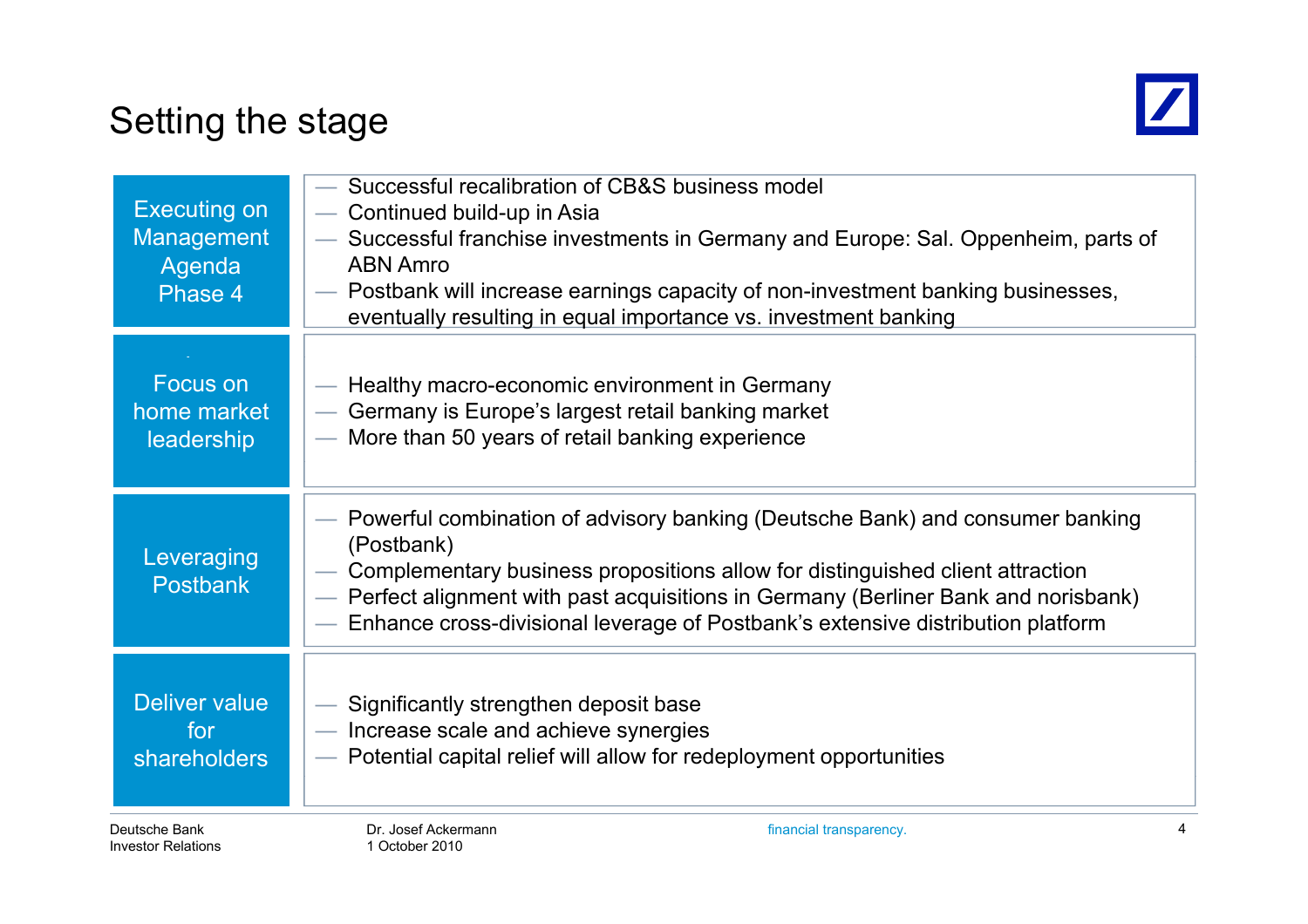

# **1 Executing on Management Agenda Phase 4**

- 2 Transactions and financial impact
- 3 Retail powerhouse in Europe's biggest economy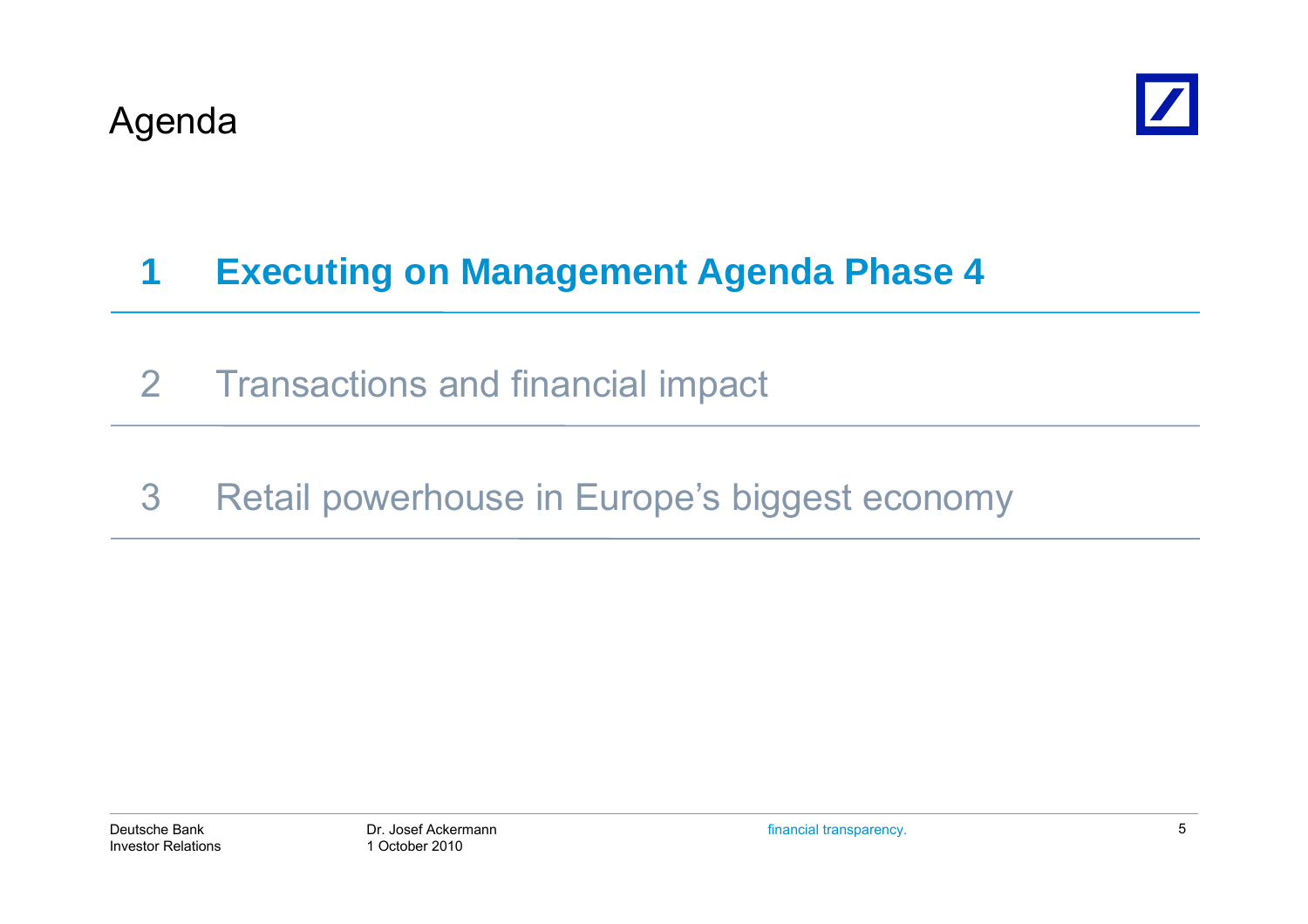We introduced Phase 4 in December 2009 ...



| <b>Management Agenda Phase 4</b>        |                                      |  |  |  |
|-----------------------------------------|--------------------------------------|--|--|--|
| $2009 - 2011$                           |                                      |  |  |  |
| Increase CIB profitability with renewed | <b>Focus on core PCAM businesses</b> |  |  |  |
| risk and balance sheet discipline       | and home market leadership           |  |  |  |
| Focus on Asia as a key driver           | Reinvigorate our                     |  |  |  |
| of revenue growth                       | performance culture                  |  |  |  |
| Deutsche Bank                           | 6                                    |  |  |  |
| Dr. Josef Ackermann                     | financial transparency.              |  |  |  |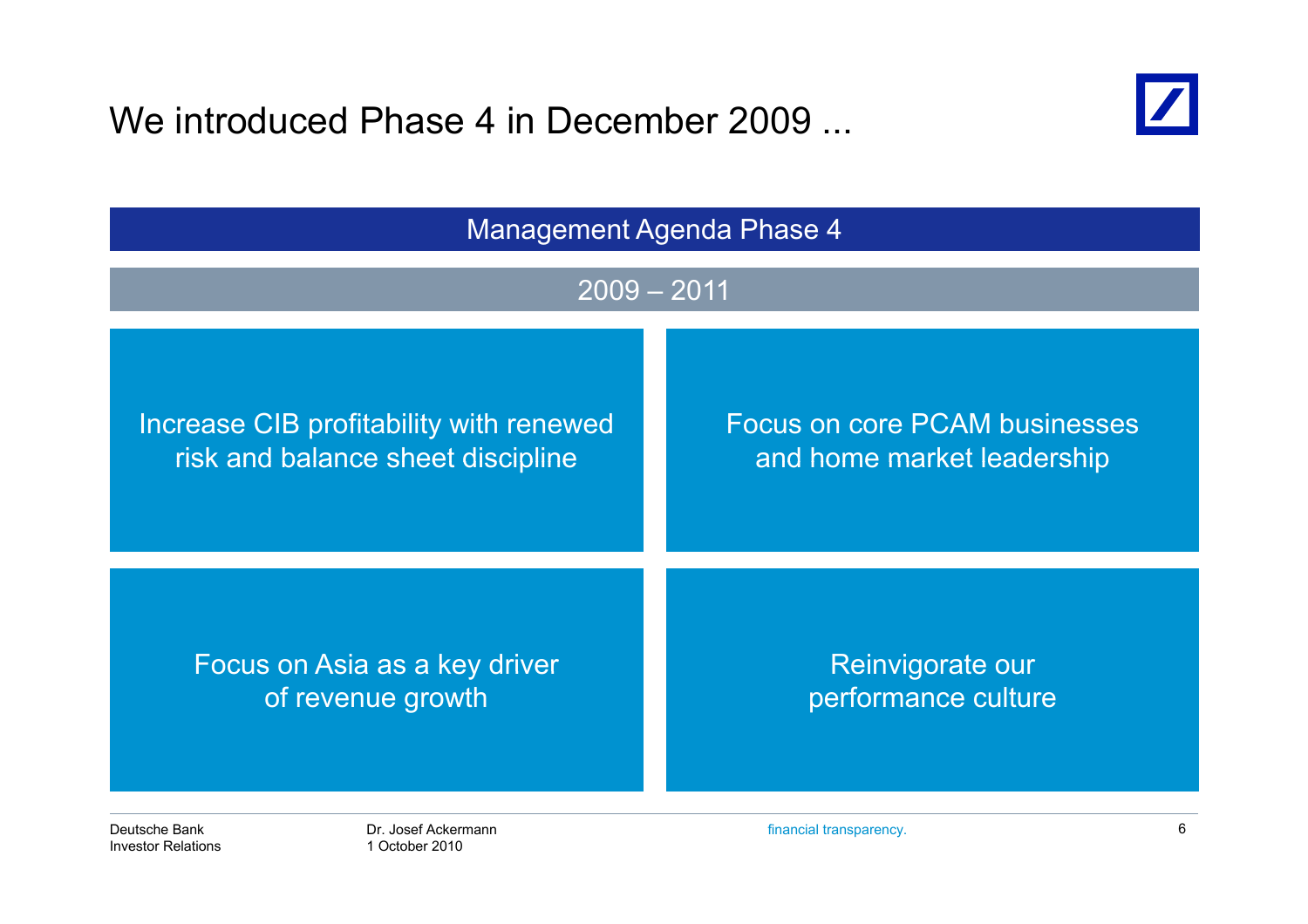### … and we are executing on it



#### Phase 4 Agenda

| Increase CIB profitability<br>with renewed risk and<br>balance sheet discipline | - Successful recalibration of CB&S business model with improved risk-return<br>profile<br>— Integration of CIB under single leadership offers significant synergy potential<br>Top 5 position in Dutch commercial banking business through acquisition of<br>$\overline{\phantom{0}}$<br>parts of ABN Amro |
|---------------------------------------------------------------------------------|------------------------------------------------------------------------------------------------------------------------------------------------------------------------------------------------------------------------------------------------------------------------------------------------------------|
| <b>Focus on core PCAM</b><br><b>businesses</b><br>and home market<br>leadership | — Leader in German private banking after Sal. Oppenheim acquisition<br>— Undisputed retail banking leadership after Postbank acquisition<br>- Significant step towards rebalancing earnings mix                                                                                                            |
| Focus on Asia as<br>a key driver<br>of revenue growth                           | - Continued build-up in Asia<br>— Revenues from the region expected to double from 2008 level $(1)$                                                                                                                                                                                                        |
| Reinvigorate our<br>performance culture                                         | - Realize synergies from CIB integration and Postbank acquisition<br>- Roll-out of complexity reduction program<br>- Implement value-based management as driver for total shareholder return                                                                                                               |

(1) Refers to Asia / Pacific excluding Japan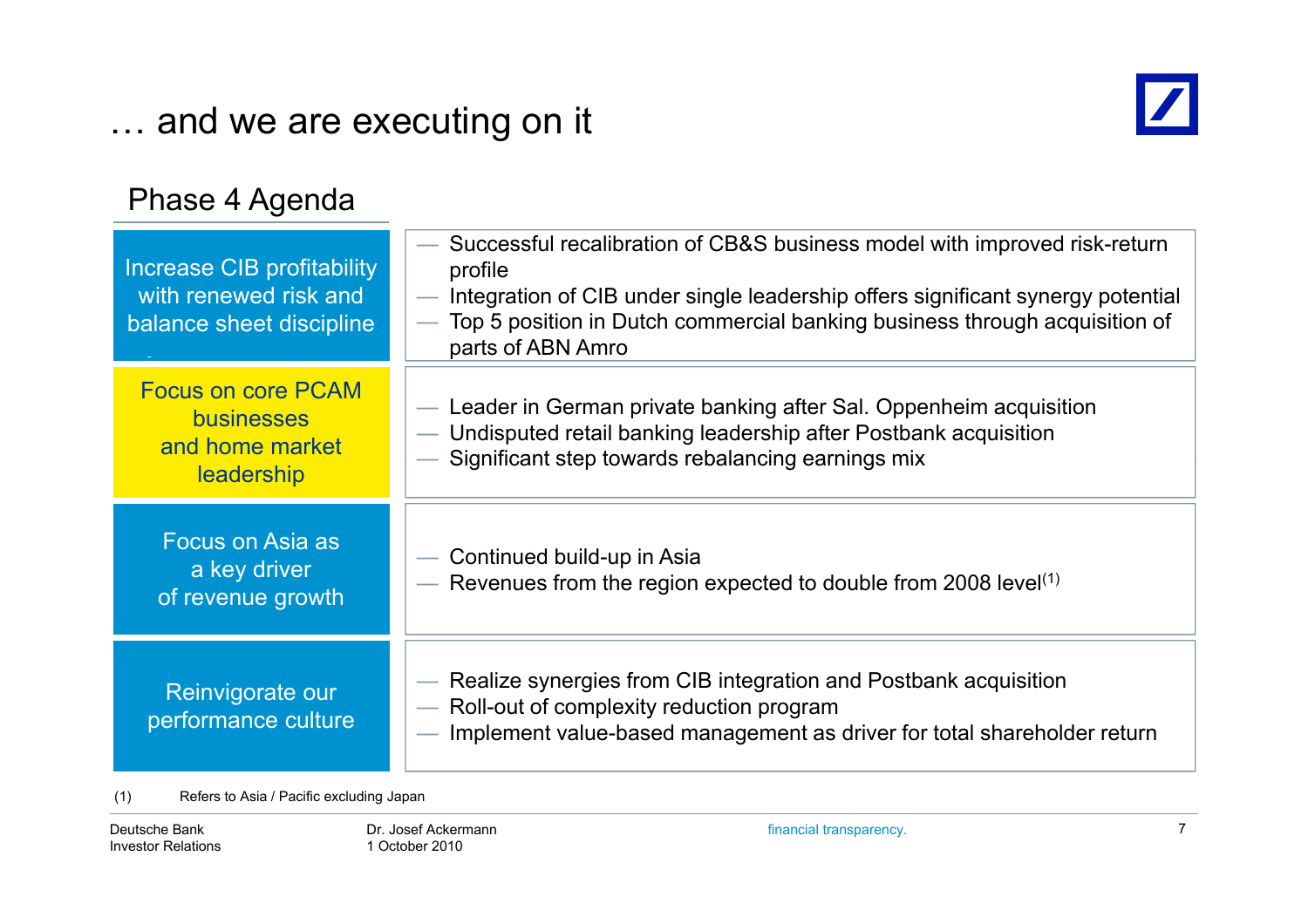### Rationale for Postbank acquisition



| What we get                                      | Customer bank (EUR 121 bn assets) <sup>(1)</sup> :<br>_everage<br>Large, lean, profitable<br>Run-off<br>- Non-customer bank (EUR 121 bn assets):<br>Large, capital consumptive and less profitable |
|--------------------------------------------------|----------------------------------------------------------------------------------------------------------------------------------------------------------------------------------------------------|
| Good for PBC                                     | — Become the undisputed leader in German retail banking<br>- Achieve critical mass and close gap to European peers<br>- Realize substantial synergies<br>- Leverage Postbank distribution platform |
| Good for<br><b>Deutsche</b><br><b>Bank Group</b> | — Rebalance earnings mix<br>- Potential capital relief from mid-term run-off of non-core assets<br>Significant expansion of retail deposit base enhances funding mix                               |

#### Accelerate re-rating of Deutsche Bank

(1) Includes commercial real estate portfolio potentially subject to optimization measures

Deutsche BankInvestor Relations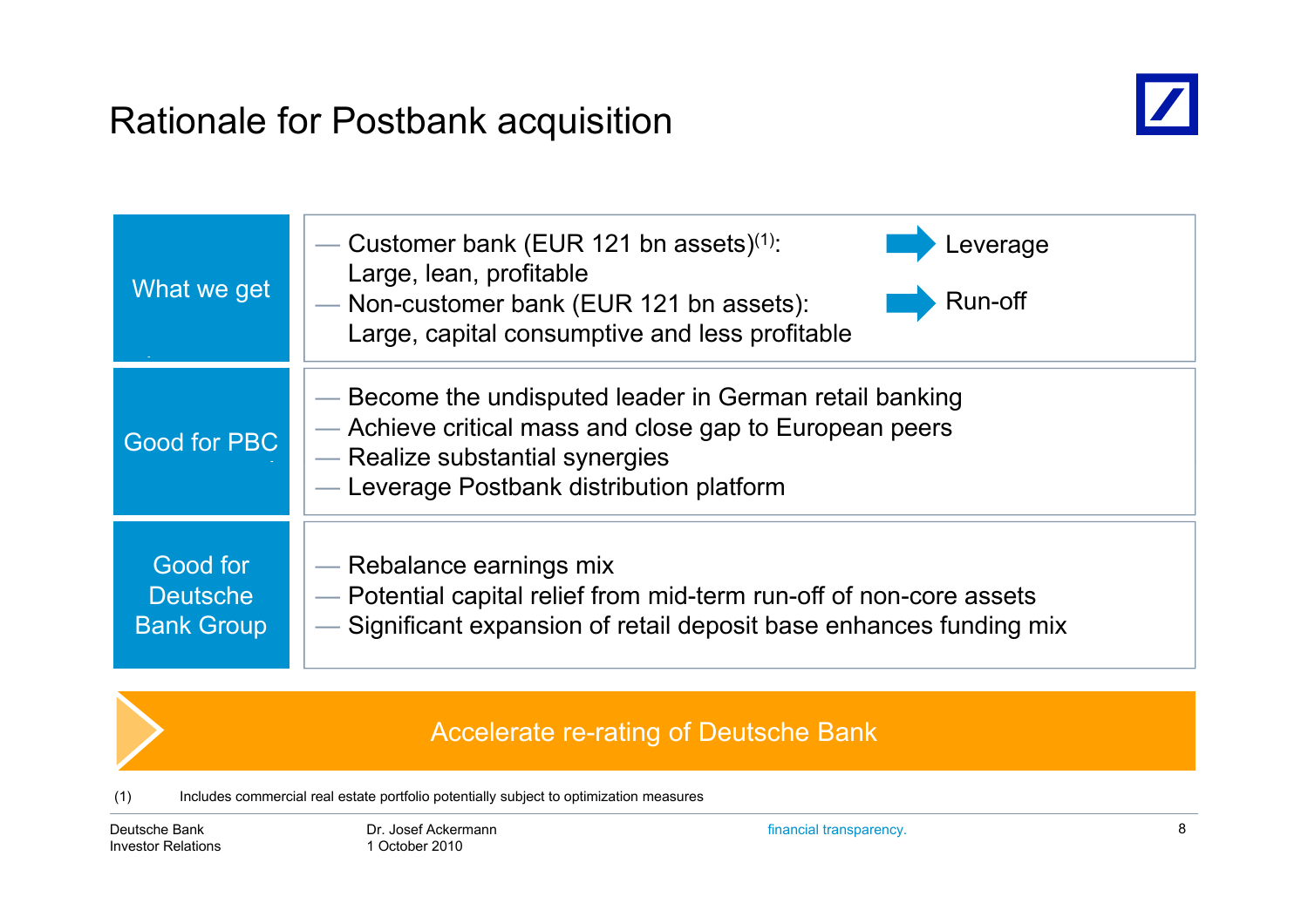# Strategic rebalancing of earnings mix





Corporate Investments (CI)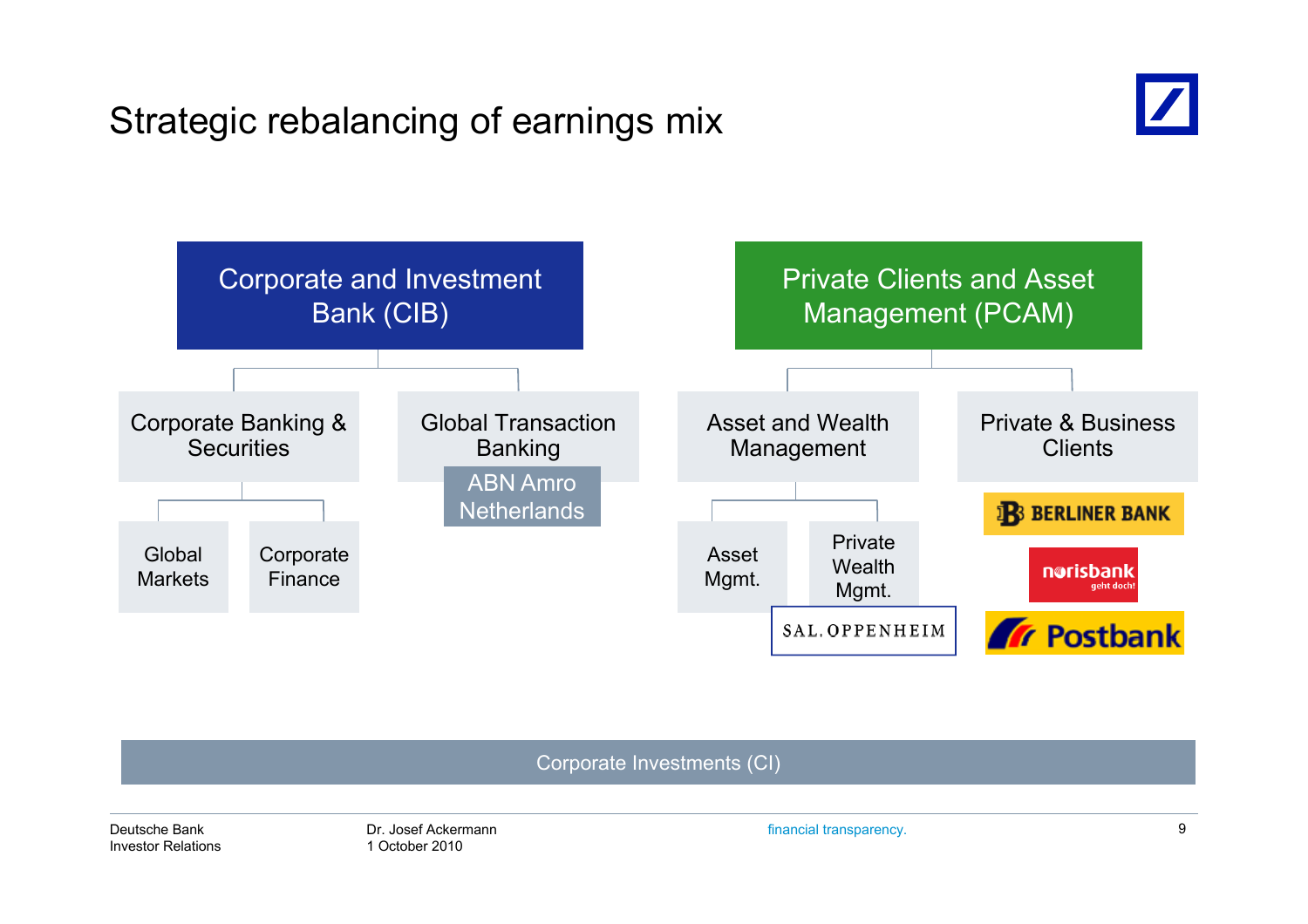#### PBC ambition level Income before income taxes, in EUR bn



>3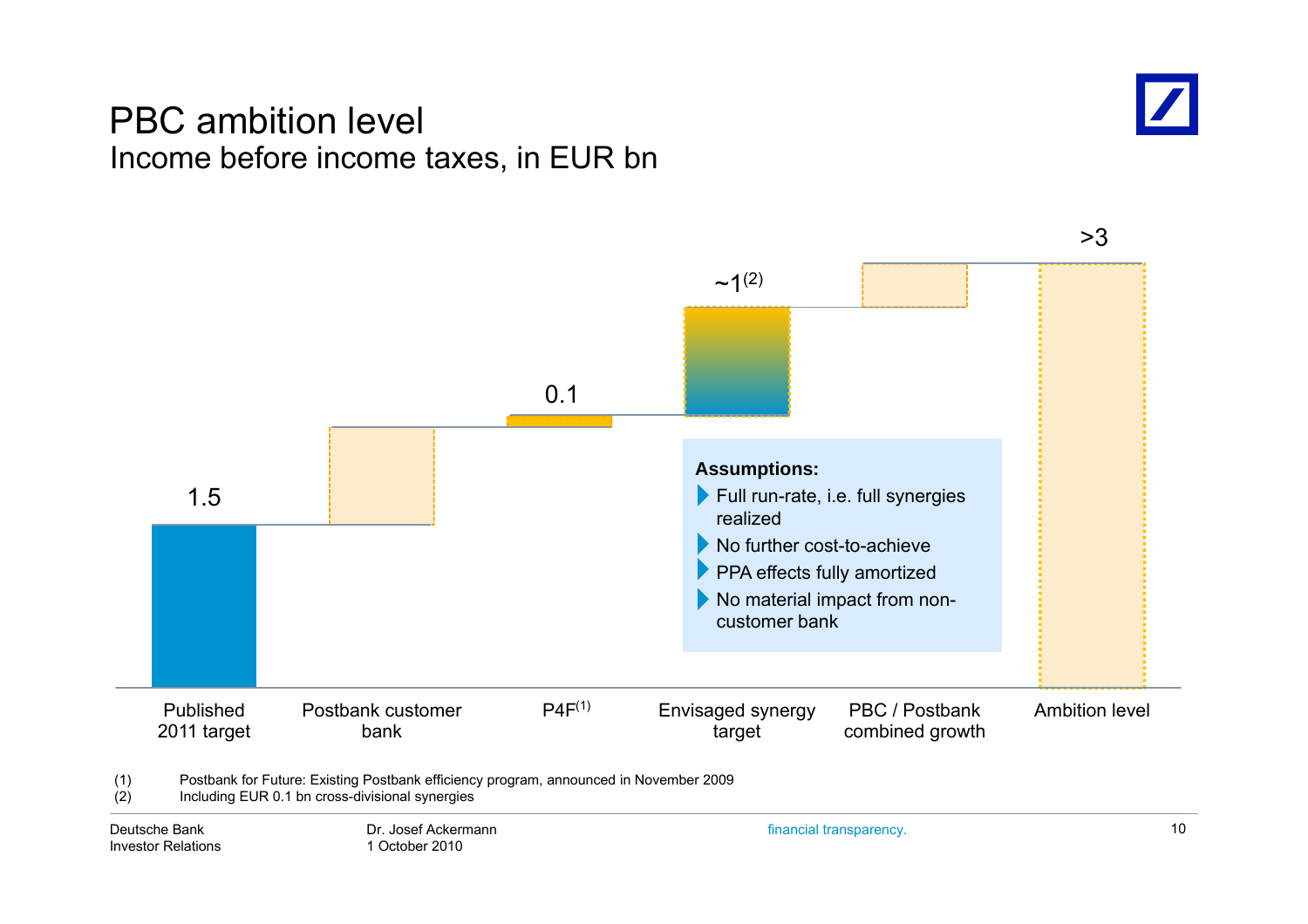

# 1 Executing on Management Agenda Phase 4

# **2 Transactions and financial impact**

3 Retail powerhouse in Europe's biggest economy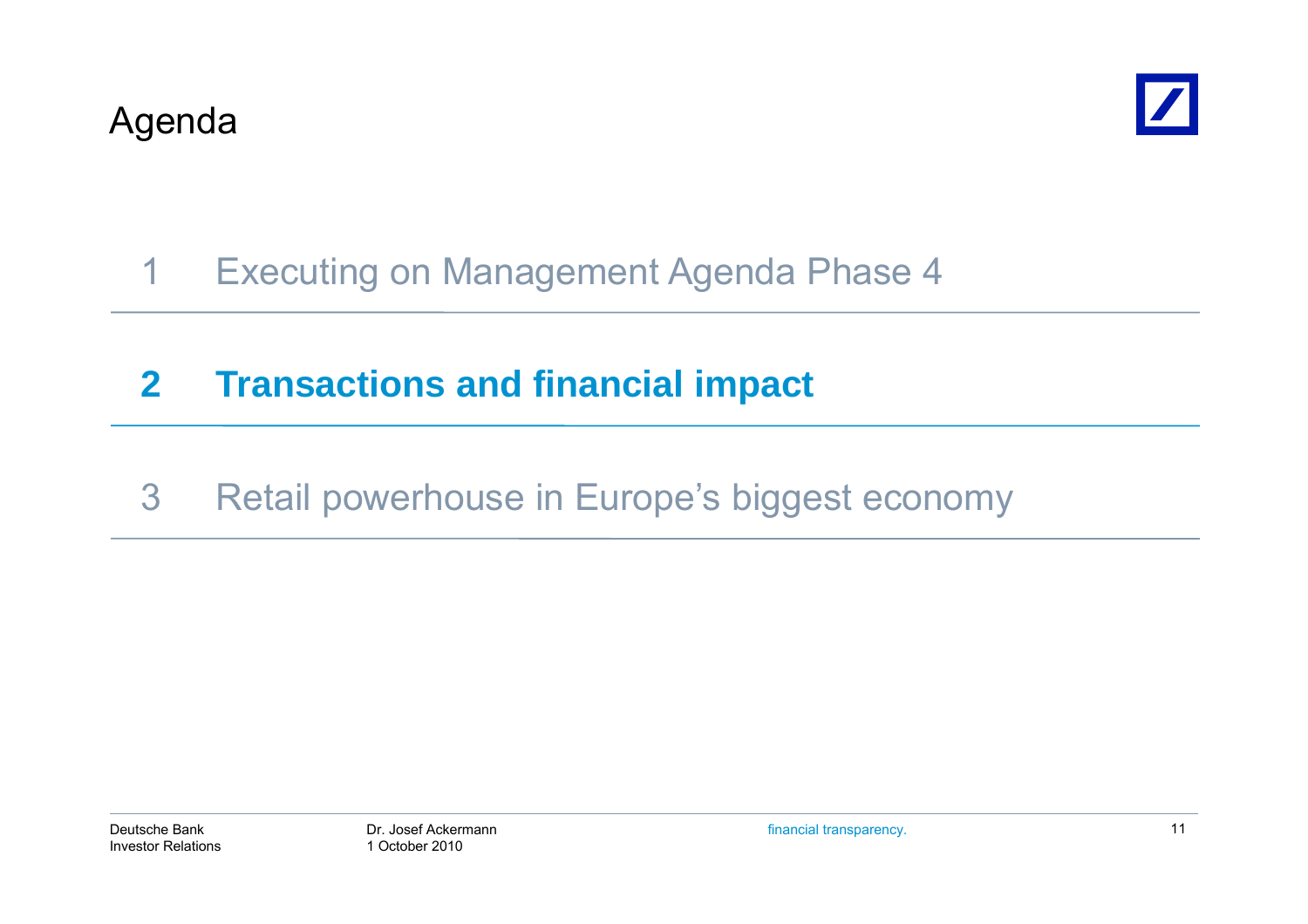### Rationale for transactions



| Why do<br>public tender<br>offer now?                 | Use time window, thus pass 30% threshold and qualify as voluntary public tender offer (PTO)<br>with releasing effect<br>Optimize value for shareholders by reducing total acquisition costs by up to EUR 1.6 bn<br>Aim for early consolidation, potentially in 4Q2010 |
|-------------------------------------------------------|-----------------------------------------------------------------------------------------------------------------------------------------------------------------------------------------------------------------------------------------------------------------------|
| <b>Why</b><br>consolidate<br>now?                     | Aspire to accelerate integration process to maximize shareholder return<br>- Aim to realize synergy potential and take full advantage of growth opportunities                                                                                                         |
| <b>Why</b><br>$9.9(1)$ billion<br>net new<br>capital? | Mainly to cover capital consumption from Postbank consolidation, and to support capital base<br>Maintain prudent capital management while allowing for capital relief from run-off in Postbank<br>non-core portfolio                                                  |

#### Aim to accelerate integration, optimize acquisition cost, support balance sheet restructuring

(1) Net capital increase , i.e. incl. dividend accrual for new shares for 1H2010 and transaction fees after tax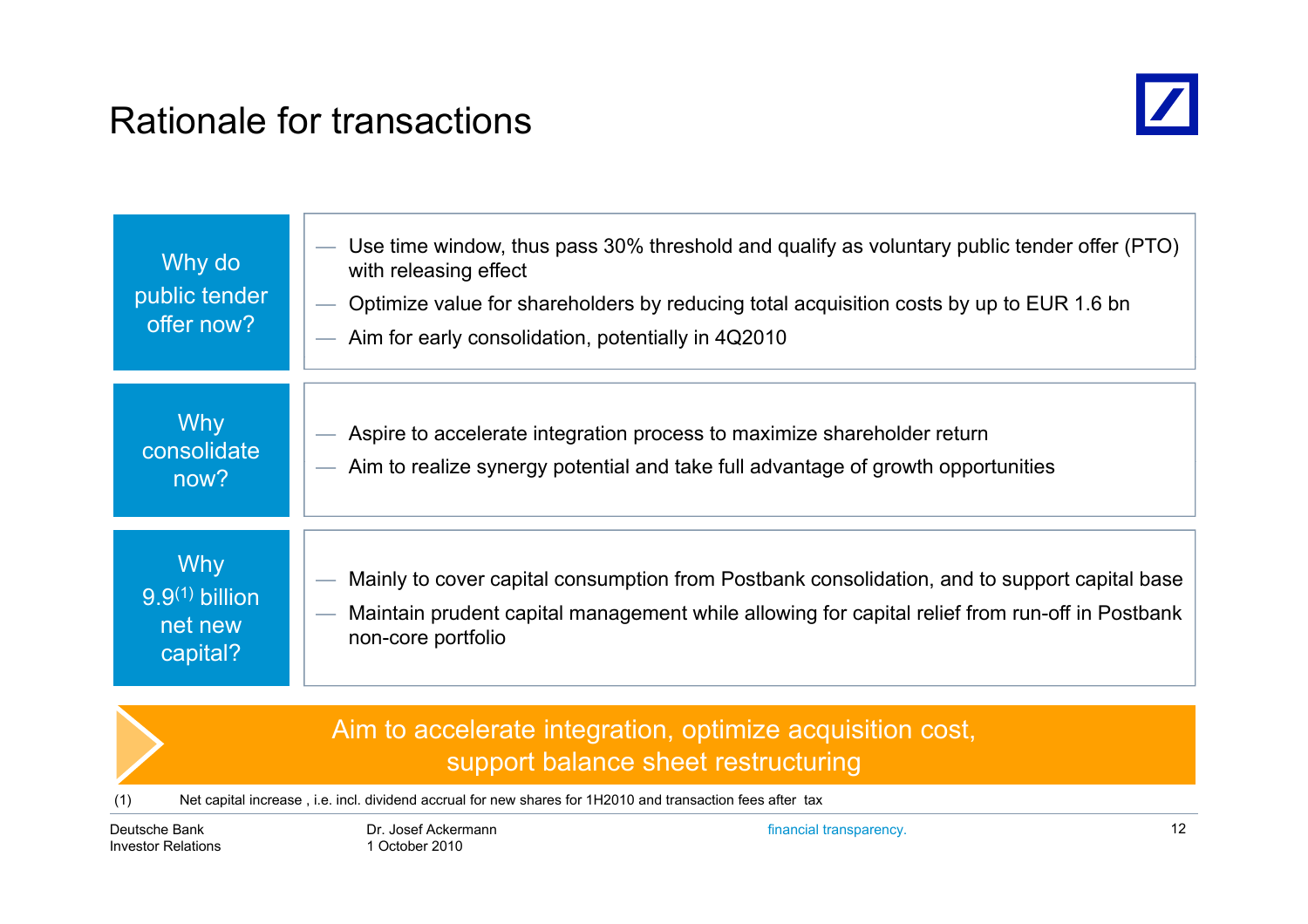

#### Timetable for the transactions2010, non-linear scale



Deutsche BankInvestor Relations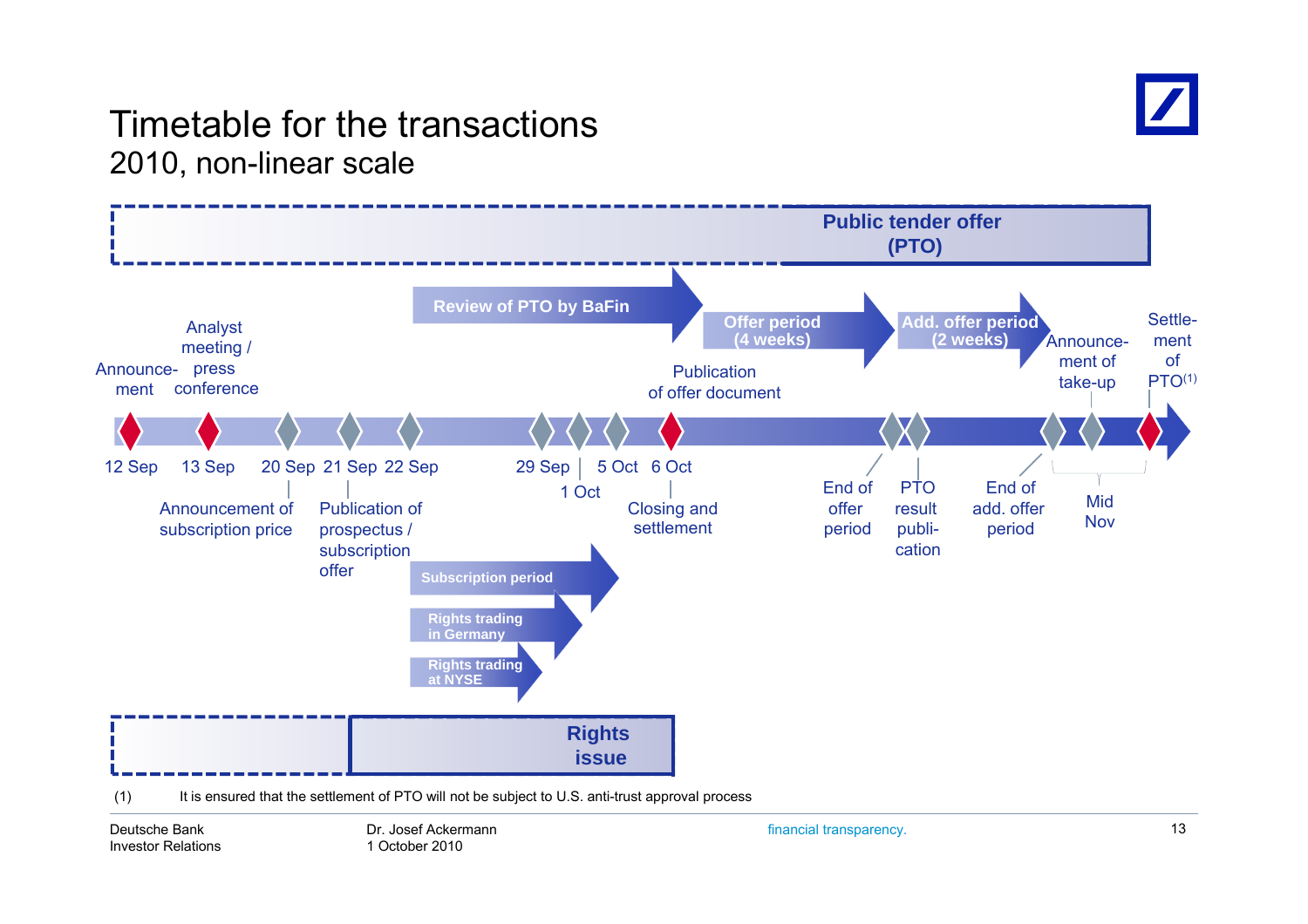

Assuming

Add-on in

# Why do public tender offer (PTO) now? Illustrative economic purchase price value



(3)  $\hspace{1cm}$  Assumes that Deutsche Bank is able to acquire all current free float at the PTO price either in the course of the PTO or thereafter, whereas in case of a later mandatory PTO it would have to acquire the entire free float at a price equal to the higher price derived from the put / call structure (incl. interest)

(4) Present value paid in 2009 (5) 3-month VWAP (calculated by BaFin)

Deutsche BankInvestor Relations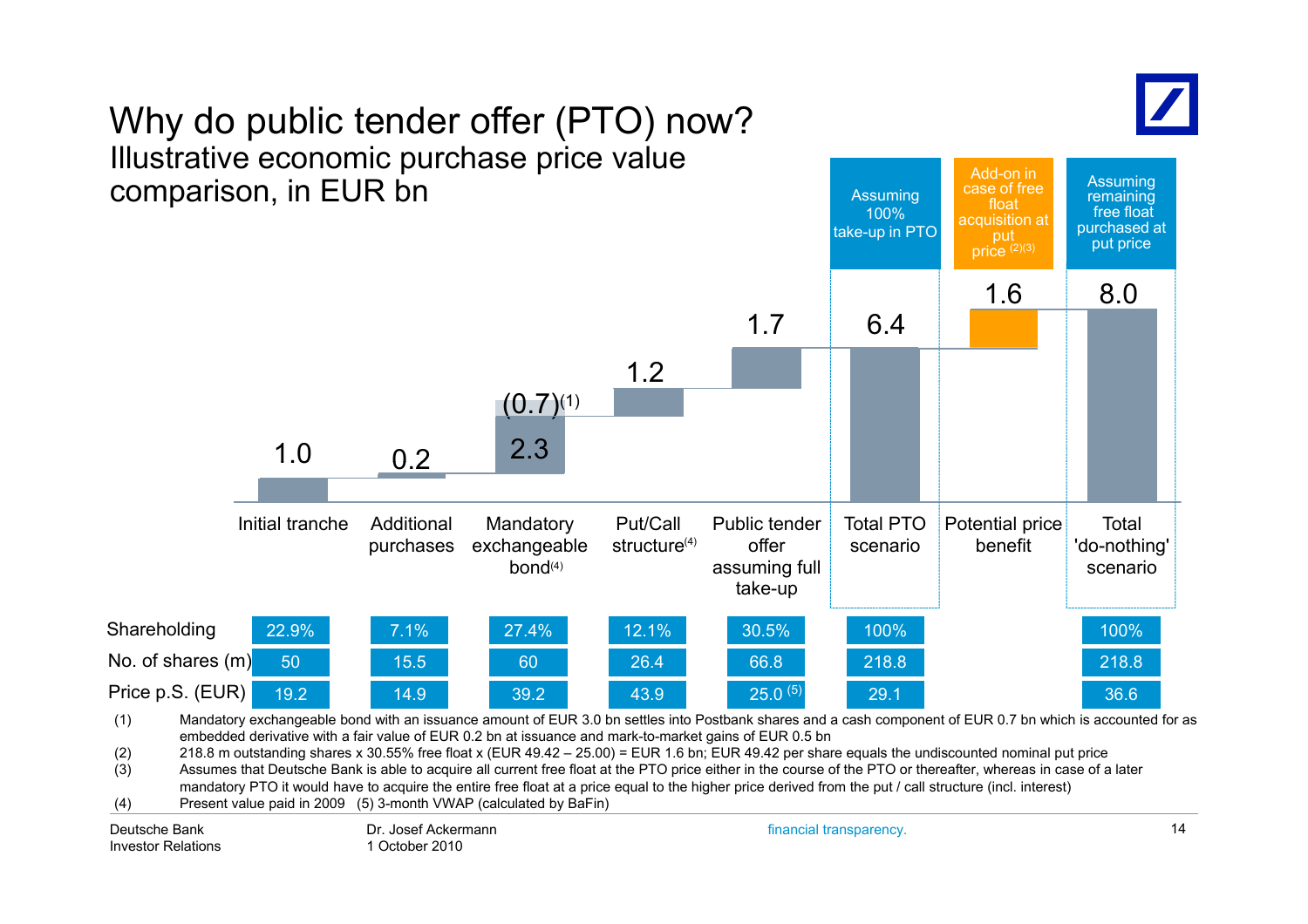# Methodology for Tier 1 capital impact assessment



| Capital<br>increase<br>impact                                | Calculated with the fully underwritten subscription price of EUR 33.00 for 308.64 m shares, which equals<br>EUR 10.2 bn of gross proceeds; net capital increase of EUR 9.9 bn reflects dividend accrual assumption of<br>EUR 0.75 per new share for 1H2010 and transaction fees after tax (EUR 10.0 bn before dividend accruals)                                                                                                                                                                                                                                                                                                                      |
|--------------------------------------------------------------|-------------------------------------------------------------------------------------------------------------------------------------------------------------------------------------------------------------------------------------------------------------------------------------------------------------------------------------------------------------------------------------------------------------------------------------------------------------------------------------------------------------------------------------------------------------------------------------------------------------------------------------------------------|
| <b>PTO</b><br>take-up                                        | Assumes take-up of 21% in public tender offer (PTO)                                                                                                                                                                                                                                                                                                                                                                                                                                                                                                                                                                                                   |
| <b>RWA</b>                                                   | Postbank RWAs, including market risk, supported with 10% target Tier 1 ratio of Deutsche Bank                                                                                                                                                                                                                                                                                                                                                                                                                                                                                                                                                         |
| Valuation /<br>purchase price<br>allocation                  | Basis: Fair value (FV) disclosure of Postbank per 30 June 2010 (outside-in view); adjustments only for known<br>methodological differences, especially application of liquidity spreads for Postbank's loans and receivables<br>Final calculation of FVs for purchase price allocation can only be determined at the time of full consolidation; the<br>-<br>amounts can significantly differ from those of the outside-in view, mainly due to market movements until full<br>consolidation (especially interest rates, liquidity spreads) and application of Deutsche Bank's FV methods and<br>policies after access to Postbank's books and records |
| <b>IFRS 3 loss</b>                                           | Under current IFRS 3 rule <sup>(1)</sup> , the documented intention to consolidate triggers revaluation of existing equity<br>interest (including mandatory exchangeable) at Fair Value (FV) through P&L expected future cash flows have<br>not deteriorated<br>Revaluation takes into account cumulative equity pick-ups and is based on an assumed FV of EUR 25.00 of<br>Postbank share; if DB decides to fully consolidate before publication of 3Q2010 results, the IFRS 3 loss will<br>already have to be recorded in 3Q2010                                                                                                                     |
| <b>Reversal of</b><br><b>current Tier 1</b><br>impact<br>(1) | Tier 1 impact from full consolidation benefits from reversal of EUR 2.4 bn Tier 1 capital consumption from<br>current investment in Postbank<br>Under previous IFRS 3 rule (until 2009), instead of a revaluation loss via P&L, the goodwill would have been higher, i.e. no material difference in Tier 1 capital impact                                                                                                                                                                                                                                                                                                                             |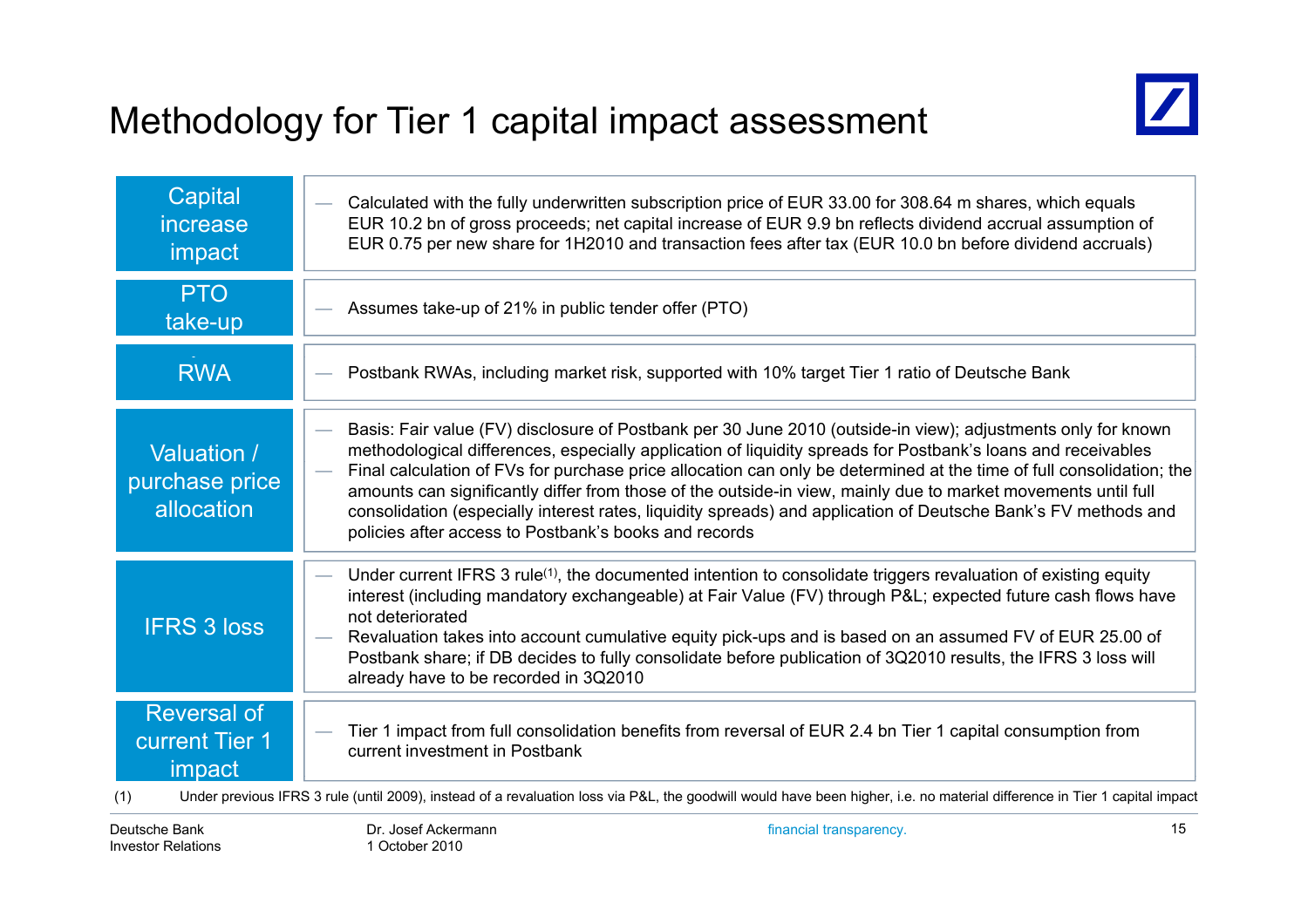

#### Estimate of Tier 1 capital impact from Postbank consolidation  $\boxed{\phantom{a}}$ As of 30 June 2010, outside-in, based on 21% take-up in public tender offer and methodology explained on page 15, in EUR bn



(3) Goodwill recognized for regulatory purposes is lower than IFRS goodwill due to differences in the treatment of deferred tax liabilities on intangible assets

Deutsche BankInvestor Relations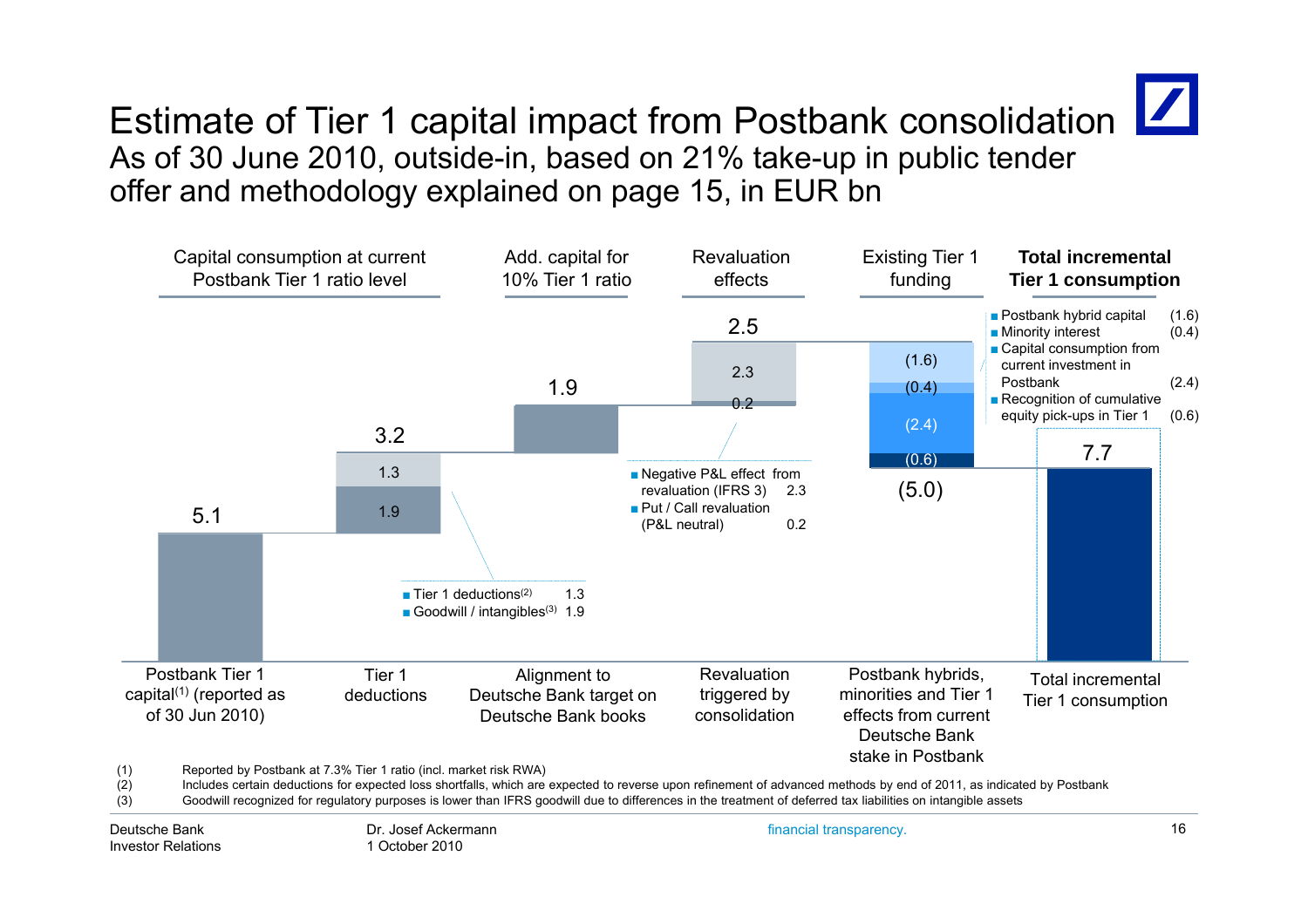

#### Potential capital impact of capital increase and Postbank consolidation, based on 2Q2010 $^{\left(1\right)}$



1 October 2010

Investor Relations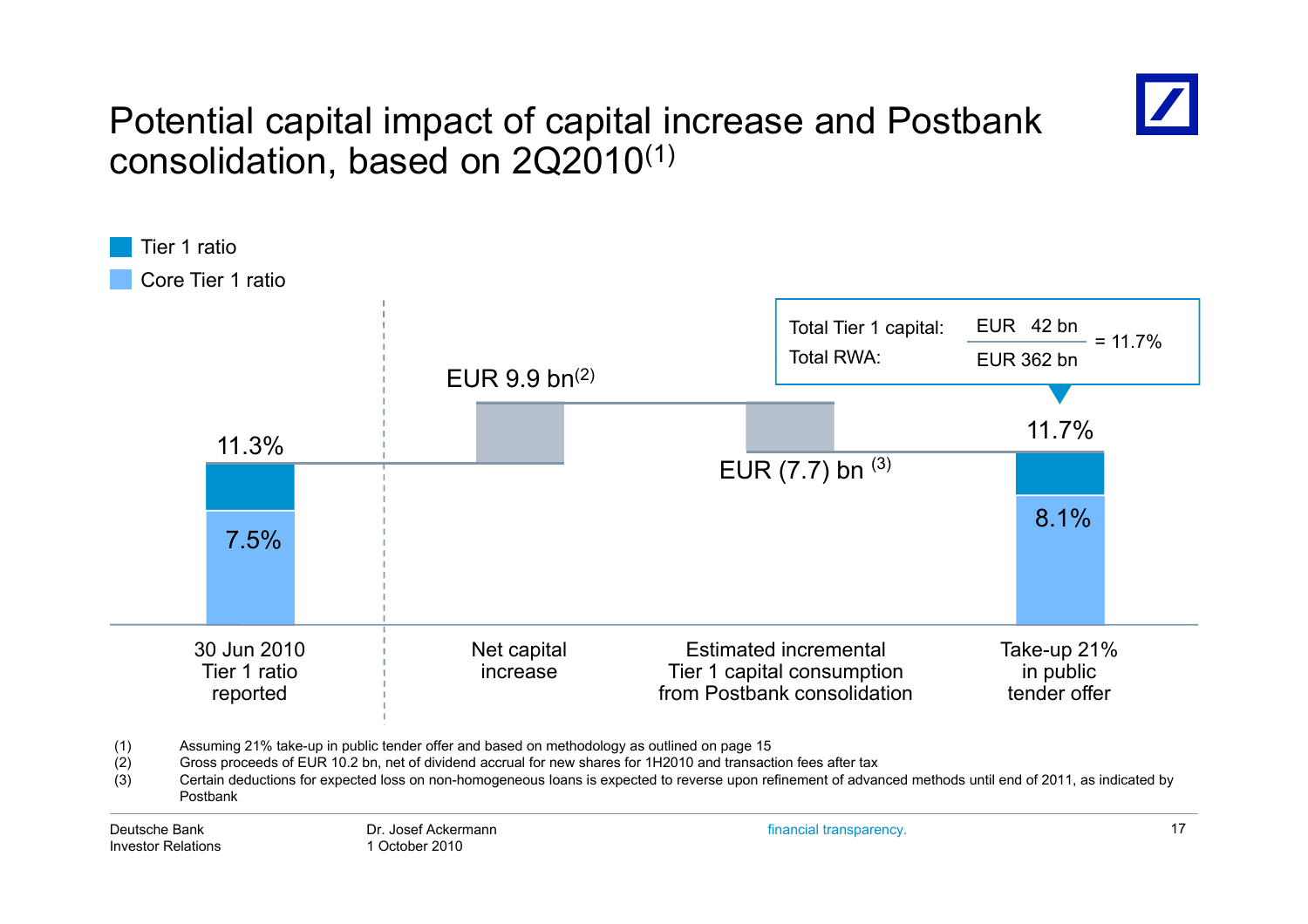#### Postbank balance sheet: Non-customer vs. customer bankIn EUR bn, 30 Jun 2010



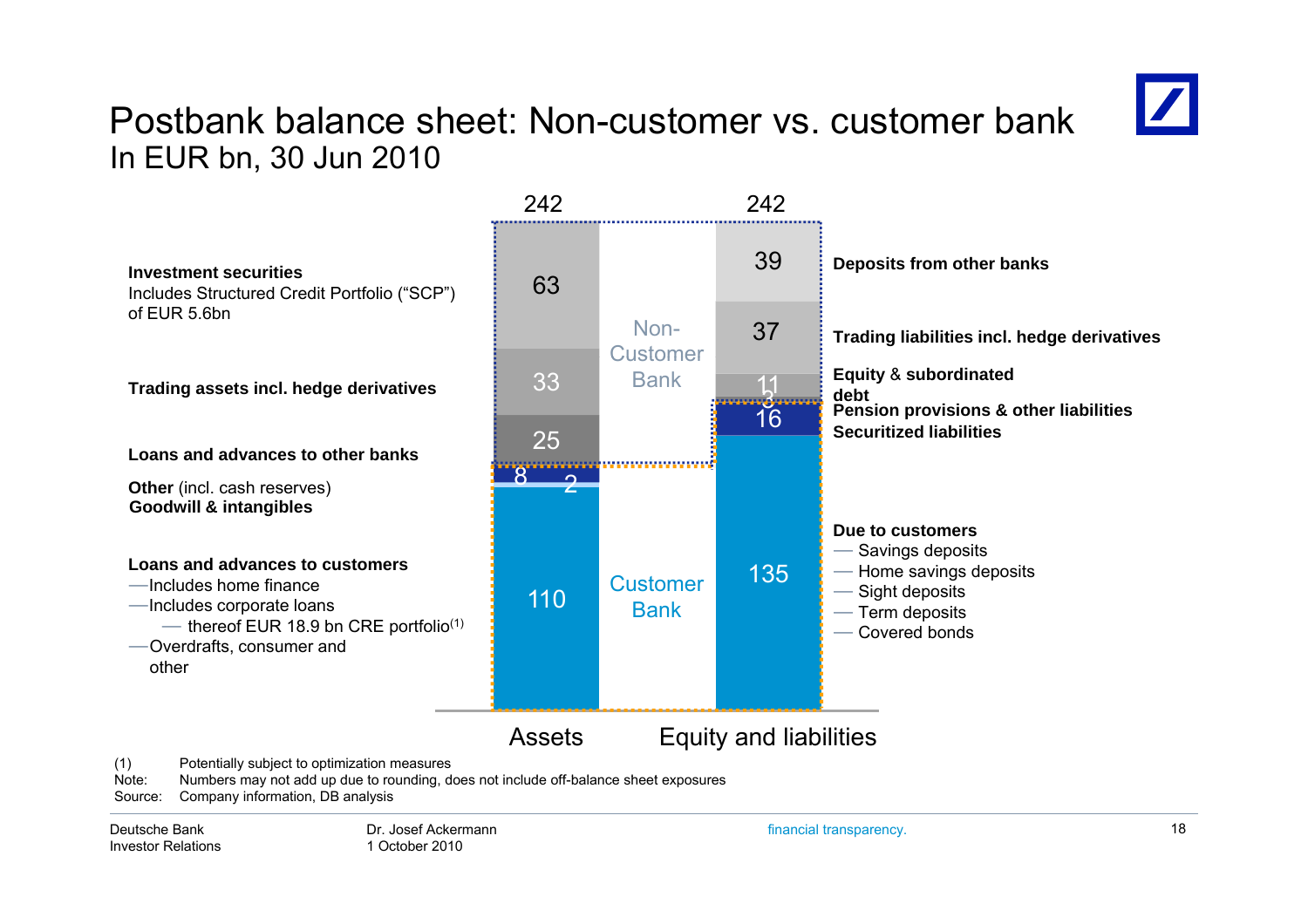#### Potential for mid-term capital relief from run-off of noncustomer assets 30 June 2010, in EUR bn

O perational risk



- (1) Capital relief potential includes EUR 0.9 bn RWA reductions (outside-in assuming risk weights as of 30 June 2010 and 10% Tier 1 ratio) from run-off of investment securities portfolio, as indicated by Postbank, and certain deductions for non-homogeneous loans, partly referring to customer assets, which are expected to reverse by end 2011, as indicated by Postbank
- Note: Scale not linear due to presentation purposes

Deutsche BankInvestor Relations financial transparency. 19

illustrative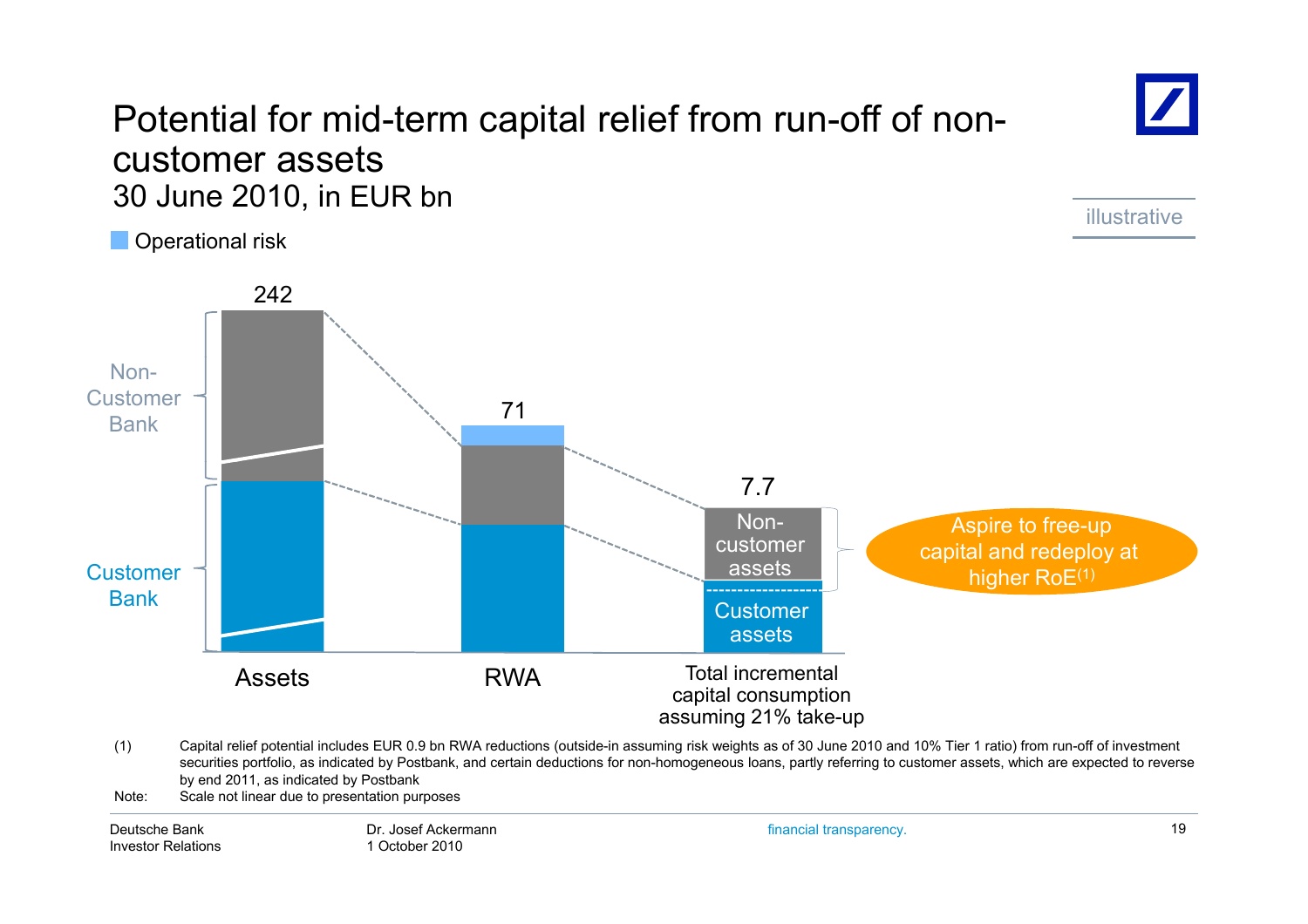

# 1 Executing on Management Agenda Phase 4

2 Transactions and financial impact

# **3 Retail powerhouse in Europe's biggest economy**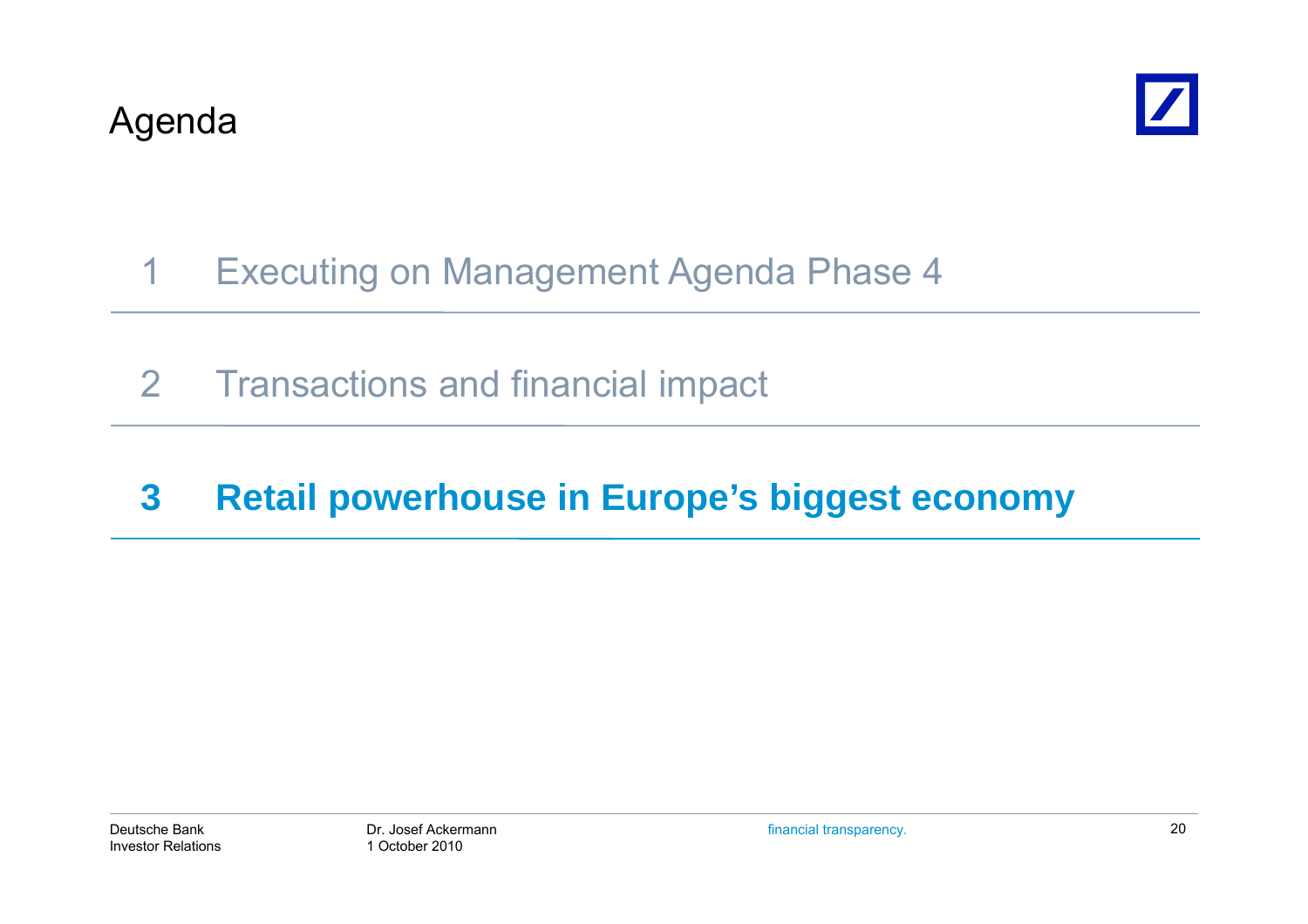# Germany: Healthy market environment



616

22

981

19



#### Germany with strong economy, …

(1) Loan loss provisions in % of revenues in retail banking, average of leading market players of respective country Source: DB Research, ECB, Company reports

Deutsche BankInvestor Relations Dr. Josef Ackermann1 October 2010

financial transparency. 21

12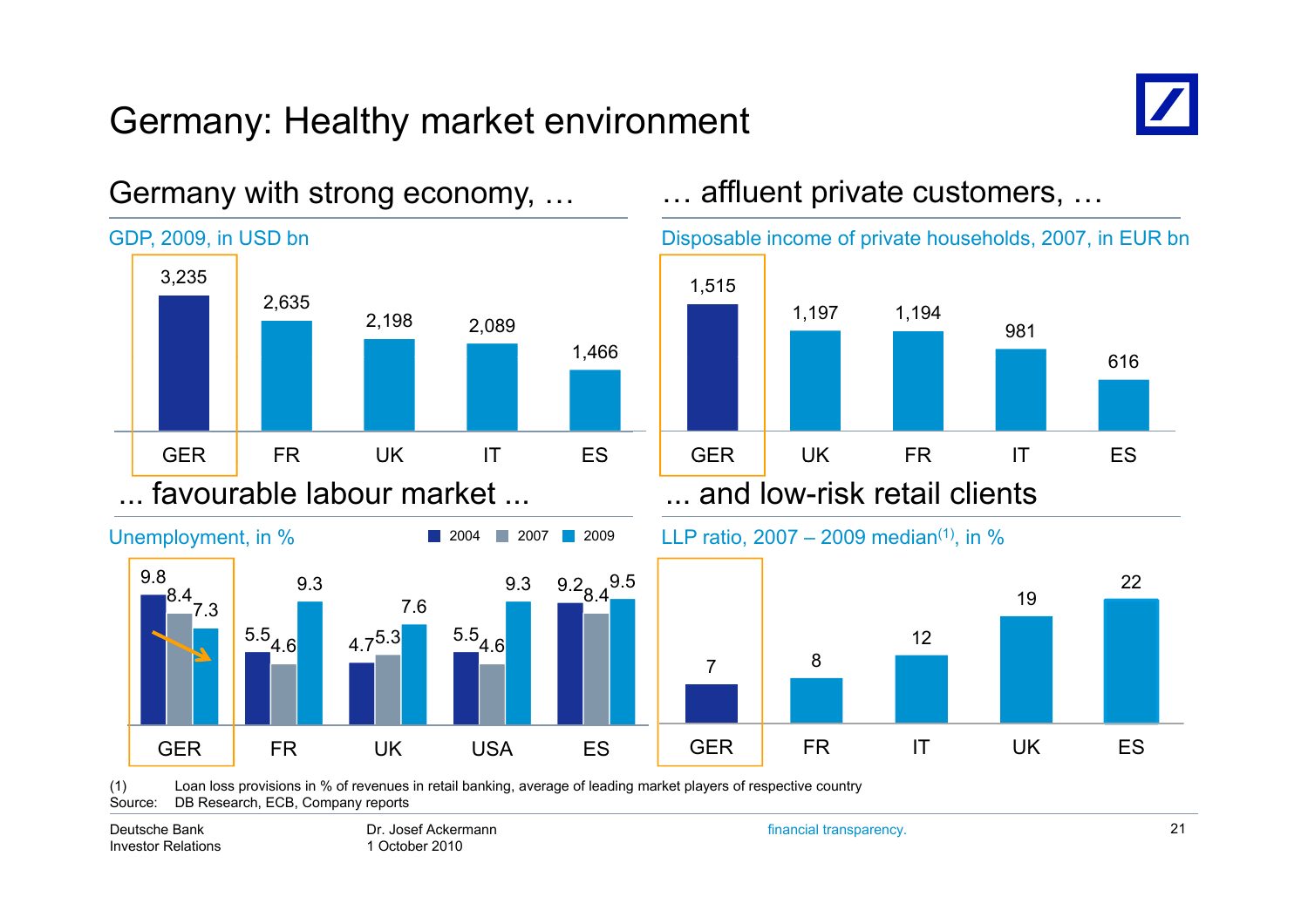

### PBC / Postbank to become a clear leader in Germany and to close the gap vs. large European players

German retail market European retail peers Domestic clients, Dec 2009, in million Domestic net revenues in retail business, FY2009, in EUR bnيصا  $~50$  10.4 Intesa SanPaolo $\P\Psi$  $~1.30$ Santanderr 18.8 7.4Unicredit10 14 24PBC + 7.2PBC + **1** 4.0 3.2 117.0**COMMERZBANK BBVA** 6 26.2NordeaBNP Paribas7**ING SODIBa** 6.1**SHypoVereinsbank** 4<br>Commerzbank<sup>(1)</sup> 4.33.9ING**TARGO**X BANK 3

(1) Segment Private Customers Source: Company data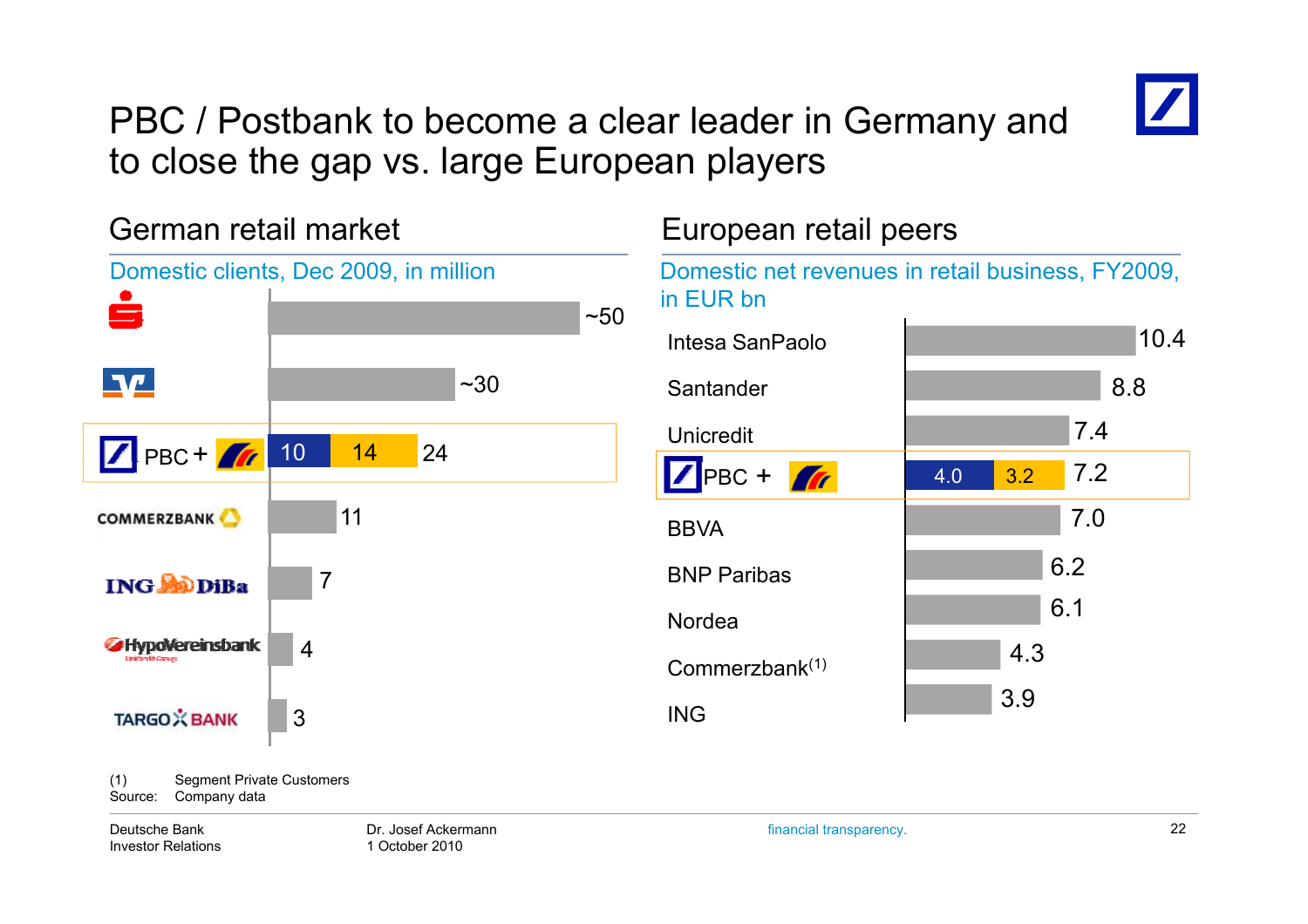# A retail powerhouse



#### Facts and figures

#### 30 June 2010 / 1H2010

| <b>PBC</b><br>global | <b>Postbank</b> | Pre-<br>integration<br>$PBC + PB$ |
|----------------------|-----------------|-----------------------------------|
| 14.5                 | $14.0^{(1)}$    | 28.5                              |
| 1,778                | 1,119           | 2,897                             |
| >3,000               | $>4,000^{(1)}$  | >7,000                            |
|                      | >4,500          | >4,500                            |
| 23,925               | 20,750          | 44,675                            |
| 113                  | 12              | 125                               |
| 110                  | 114             | 224                               |
| 100                  | 109             | 209                               |
| 38                   | 71              | 109                               |
|                      |                 | 4,793                             |
| 423                  | 225             | 648                               |
|                      | 2,857           | 1,936                             |

#### EUR 260 bn retail deposits<sup>(3)</sup>

#### German branch networks



(1) Postbank Annual Report 2009 (German version p. 10); on Postbank Interim Report as of 30 June 2010

- (2) Includes sight, term, savings and home savings deposits from retail and business clients
- (3) Includes EUR 50 bn Deutsche Bank Private Wealth Management, and excludes business clients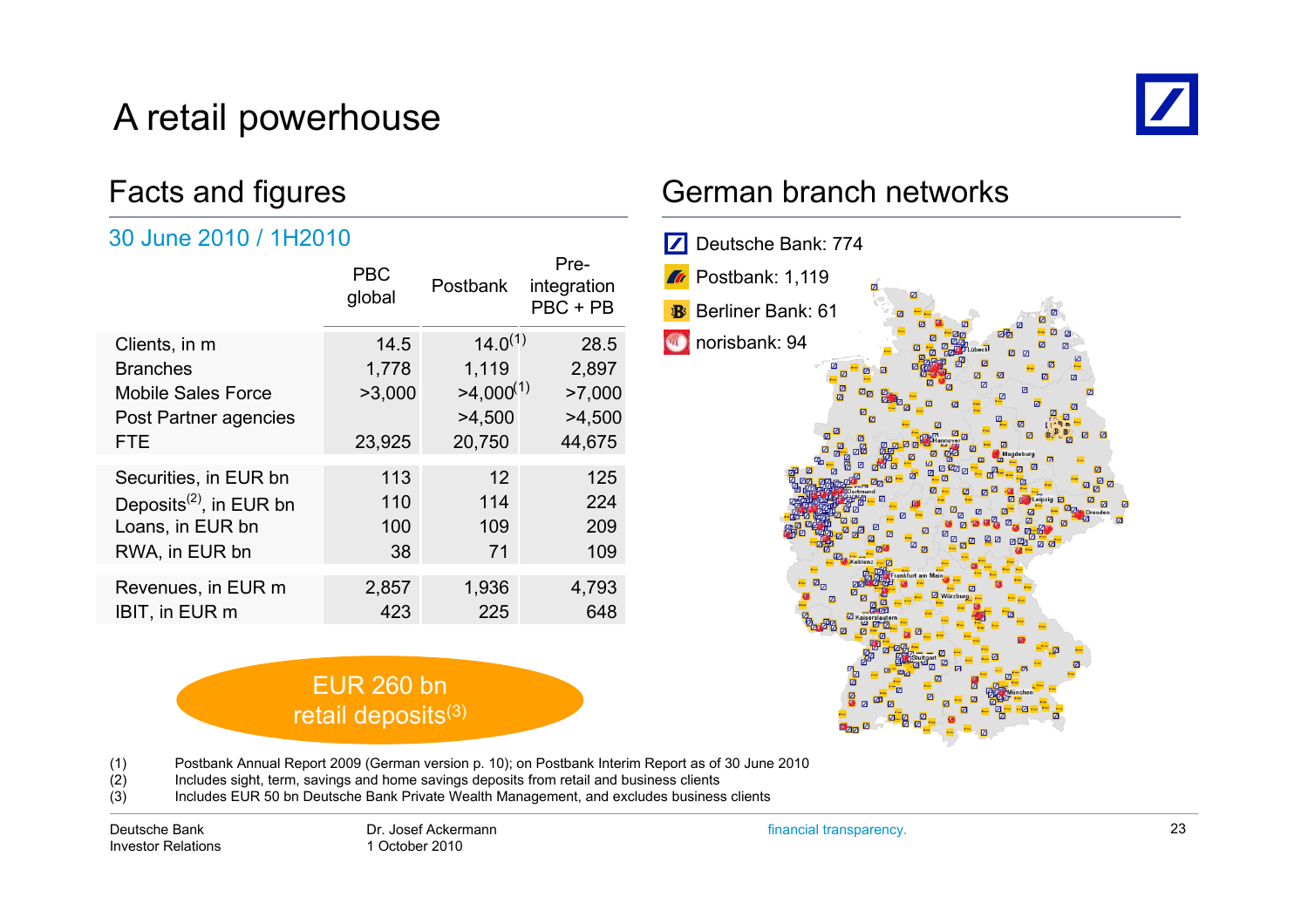# Complementary business propositions ...





(1) Note: Page with brand focus, not necessarily legal entities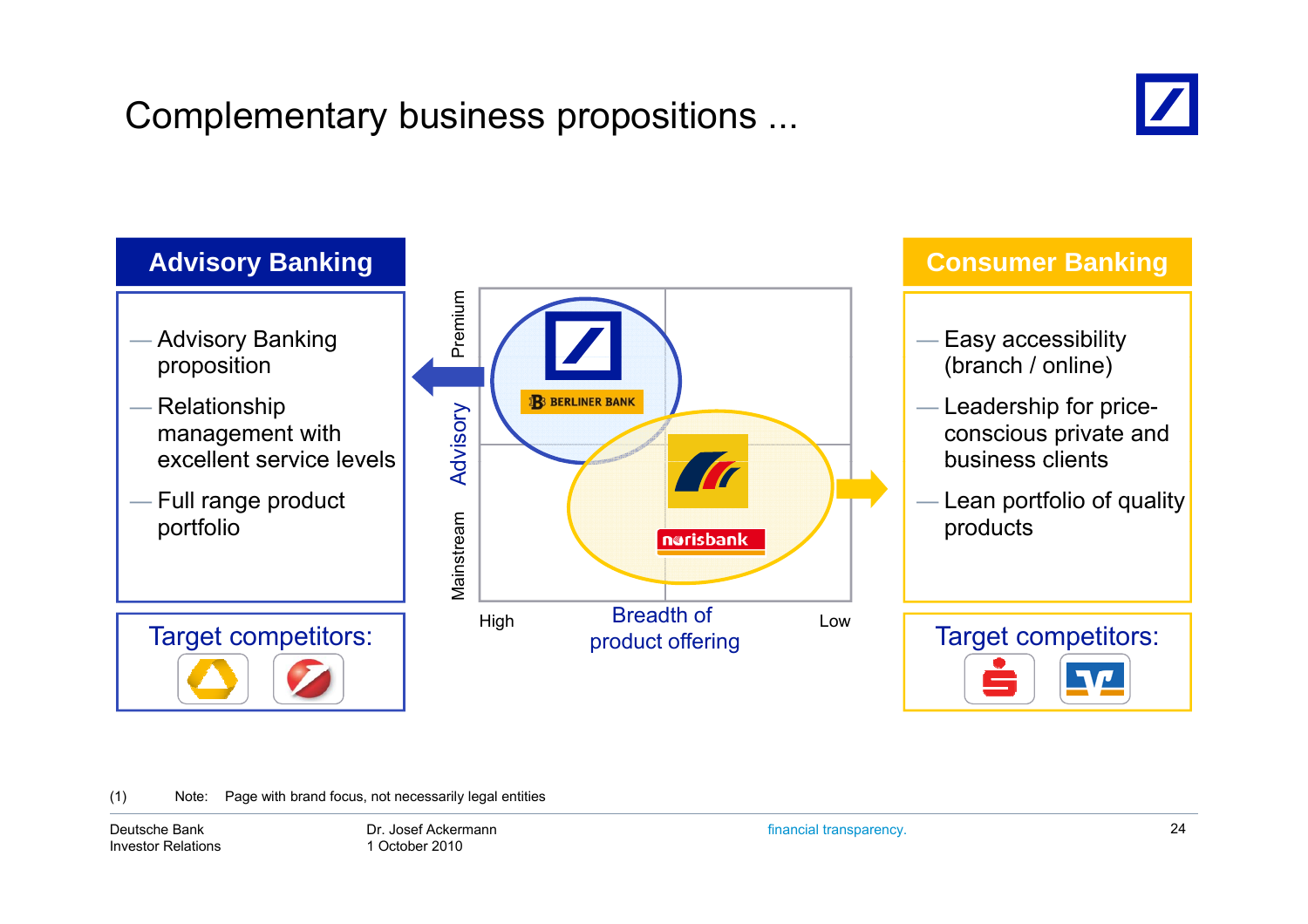#### Market share $(1)$  Revenues $(2)$ In % In % of total **Tr**  $~8 - 10%$ Tr  $~85 - 75%$ **Current Account /Saving**  $\boldsymbol{Z}$  $~50\%$  $\sim$ 5-6%  $\boldsymbol{Z}$ **Tr**  $~20 - 30%$ **Tr**  $~23 - 4\%$ **Loan / Mortgages / Home Savings** ~3-4% $~25\%$ **Tr**  $~2 - 10%$  $~14 - 5\%$ **Art Investments / Insurance** $\overline{\mathbf{Z}}$  $~25\%$  $\boldsymbol{Z}$ ~10-14%

… reflected in different business mix

(1) FMDS Data (and eFinancLab) 2009 analysis (508) by DB Market Research; current account / savings used 'banking relation' and 'current account'; investment / insurance used 'investment account' and 'shares', full market > 100% due to multi banking usage

(2) Postbank: Focus retail and business (small cap) client segment; data outside in estimation based on market revenue pools and expert opinion / modelling; Deutsche  $(2)$ Bank: PBC Germany incl. Berliner Bank, excl. norisbank, Management Reporting (UBR), all Data 2009

Deutsche BankInvestor Relations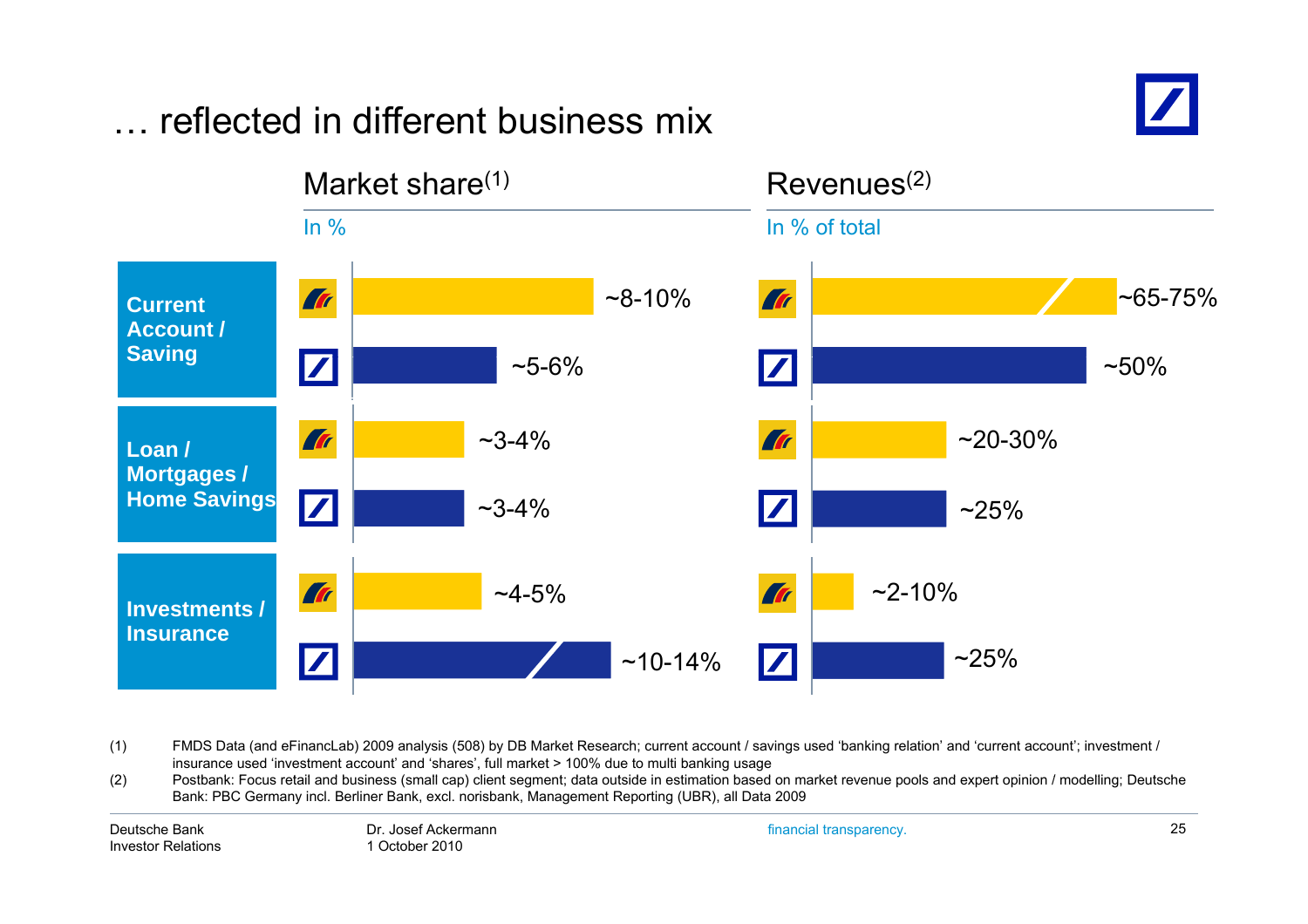#### Synergy targets and cost-to-achieve estimate In EUR m



**Outside-in view**

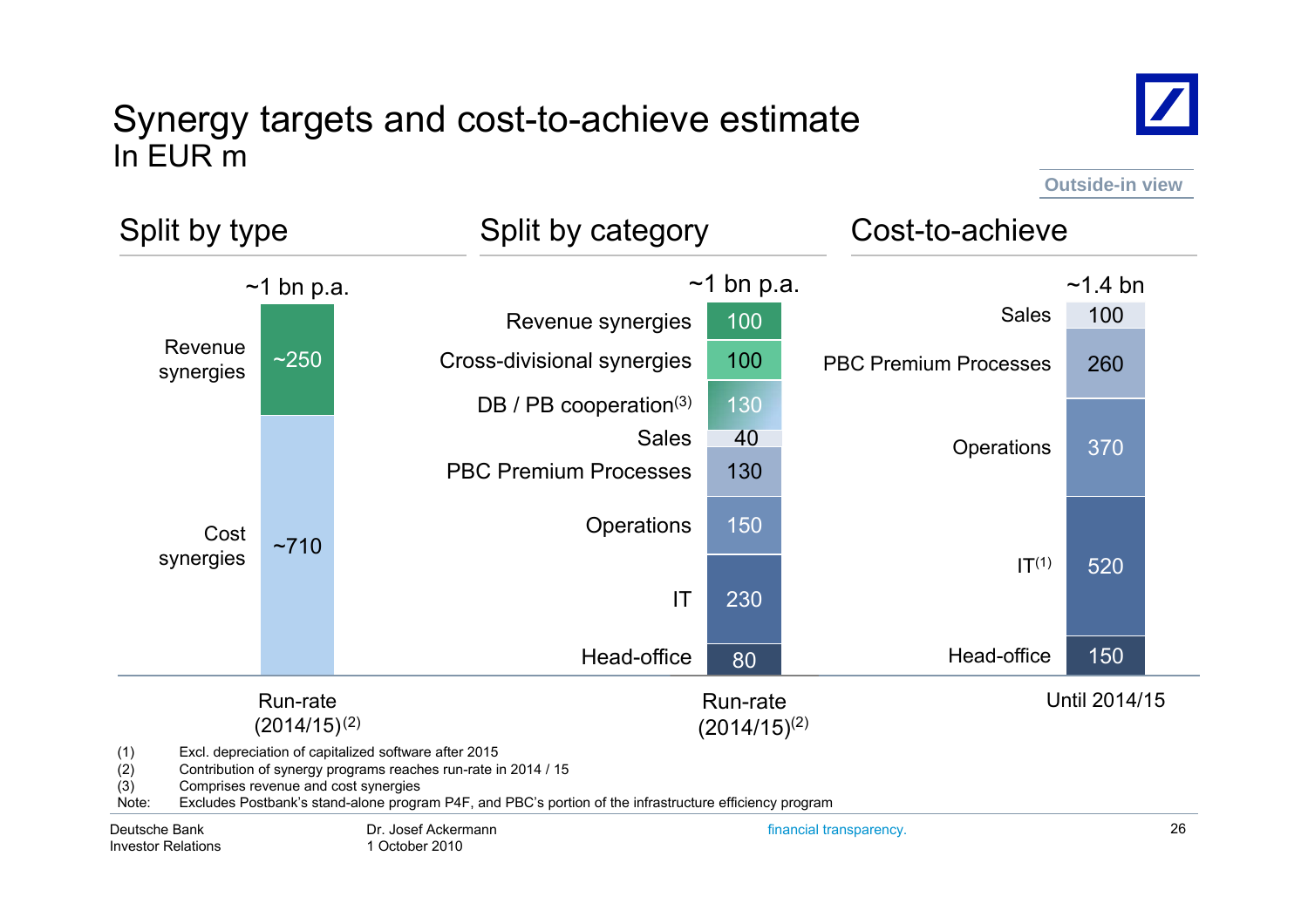Ambition level for the combined retail franchise



Revenues of EUR >10 bn

Income before income taxes of EUR >3 bn

Cost / income ratio of <60%

Pre-tax RoE of >20%

Top 5 retail deposit taker in Europe

#### **Assumptions:**



No further cost-to-achieve

**PPA effects fully amortized** No material impact from non-customer bank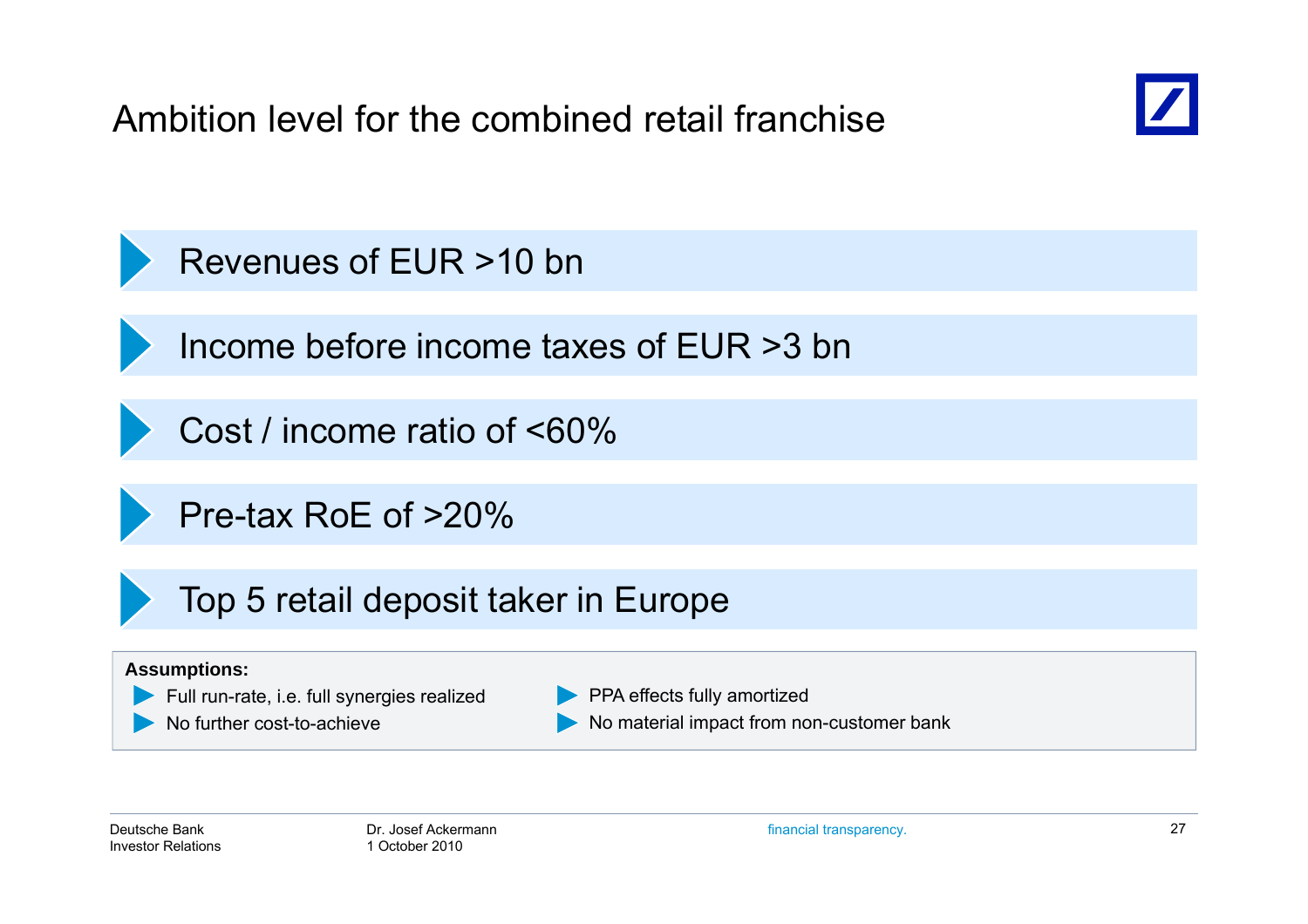

On balance, our assumptions<sup>(1)</sup> still support EUR 10 bn pre-tax profit target for 2011 $^{(2)}$ 

From today's perspective, the acquisition does not change this target

We maintain our Tier 1 ratio target of at least 10% until new capital regime in place

(2) From core businesses, excluding Corporate Investments and Consolidation & Adjustments

<sup>(1)</sup> Some environmental variables are in line with or ahead of our assumptions, others have not yet reached the expected levels, particularly with respect to the normalization of interest rates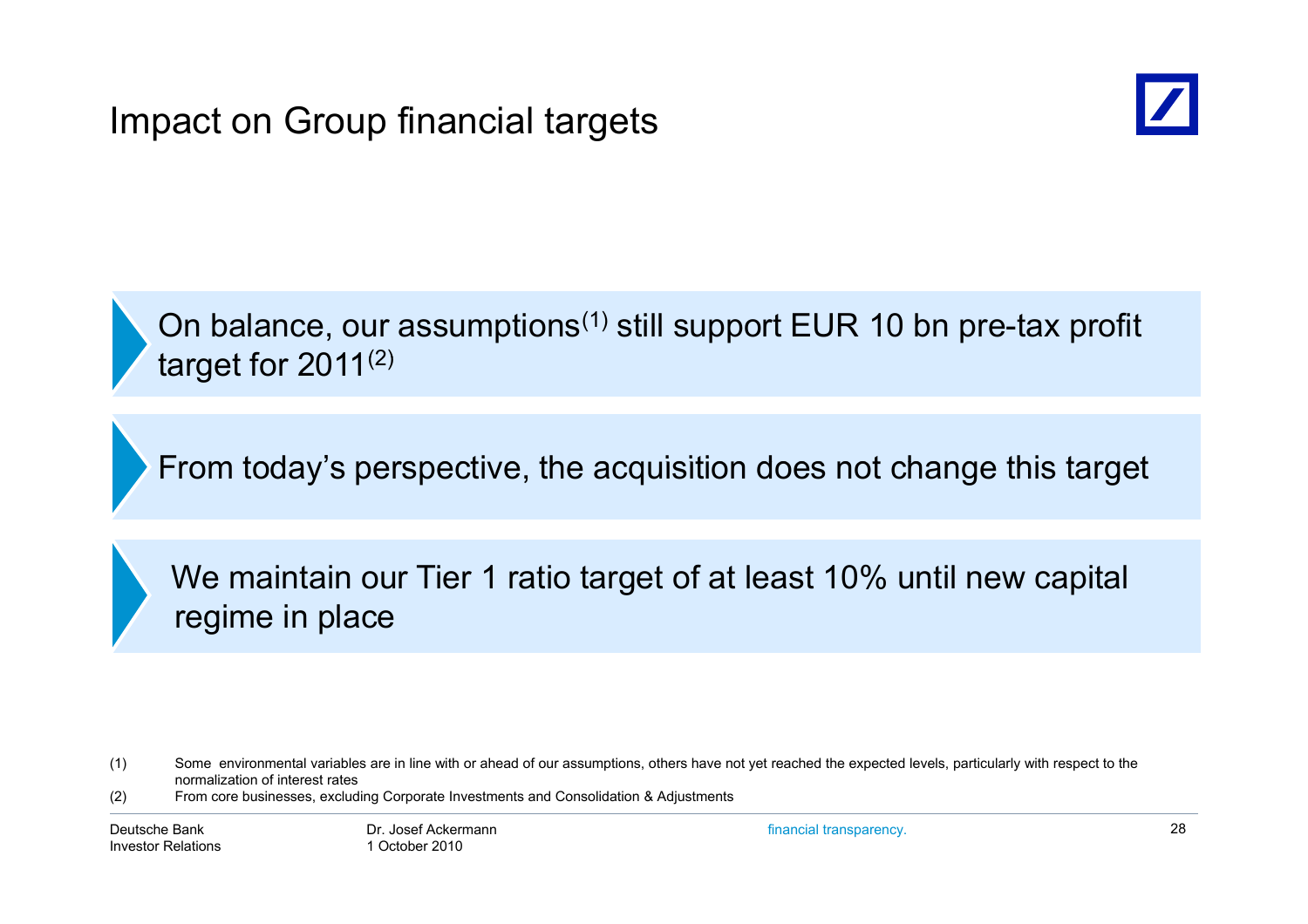### Cautionary statements

This presentation contains forward-looking statements. Forward-looking statements are statements that are not historical facts; they include statements about our beliefs and expectations and the assumptions underlying them. These statements are based on plans, estimates and projections as they are currently available to the management of Deutsche Bank. Forward-looking statements therefore speak only as of the date they are made, and we undertake no obligation to update publicly any of them in light of new information or future events.

By their very nature, forward-looking statements involve risks and uncertainties. A number of important factors could therefore cause actual results to differ materially from those contained in any forward-looking statement. Such factors include the conditions in the financial markets in Germany, in Europe, in the United States and elsewhere from which we derive <sup>a</sup> substantial portion of our revenues and in which we hold <sup>a</sup> substantial portion of our assets, the development of asset prices and market volatility, potential defaults of borrowers or trading counterparties, the implementation of our strategic initiatives, the reliability of our risk management policies, procedures and methods, and other risks referenced in our filings with the U.S. Securities and Exchange Commission (SEC). Such factors are described in detail in our SEC Form 20-F of 16 March 2010 under the heading "Risk Factors." Additional factors relating to the takeover offer and related transactions referred to in this presentation include the unavailability of internal Postbank information to Deutsche Bank, limits on Deutsche Bank's ability to achieve the benefits or synergies it expects or to avoid higher costs for integration and the combined business, the effect of the transaction on Deutsche Bank's core capital and other risks referenced under the headings "Risk Factors" in the prospectus dated 29 September 2009, as it will be supplemented by the prospectus supplement expected to be filed with the SEC on or about 21 September 2010. Copies of this document are readily available upon request or can be downloaded from www.sec.gov.

In addition, this presentation contains financial and other information which has been derived from publicly available information disclosed by persons other than Deutsche Bank ("external data"). In particular, external data has been derived from the publicly available information of Postbank as well as industry and customer-related data and other calculations taken or derived from industry reports published by third parties, market research reports, commercial publications. Commercial publications generally state that the information they contain has originated from sources assumed to be reliable, but that the accuracy and completeness of such information is not guaranteed and that the calculations contained therein are based on <sup>a</sup> series of assumptions. The external data has not been independently verified by the Company. Therefore, the Company cannot assume any responsibility for the accuracy of the external data taken or derived from public sources. Where information in this presentation has been sourced from <sup>a</sup> third party, Deutsche Bank confirms that, to the best of its knowledge, this information has been accurately reproduced and that so far as Deutsche Bank is aware and able to ascertain from information published by such third party no facts have been omitted which would render the reproduced information inaccurate or misleading.